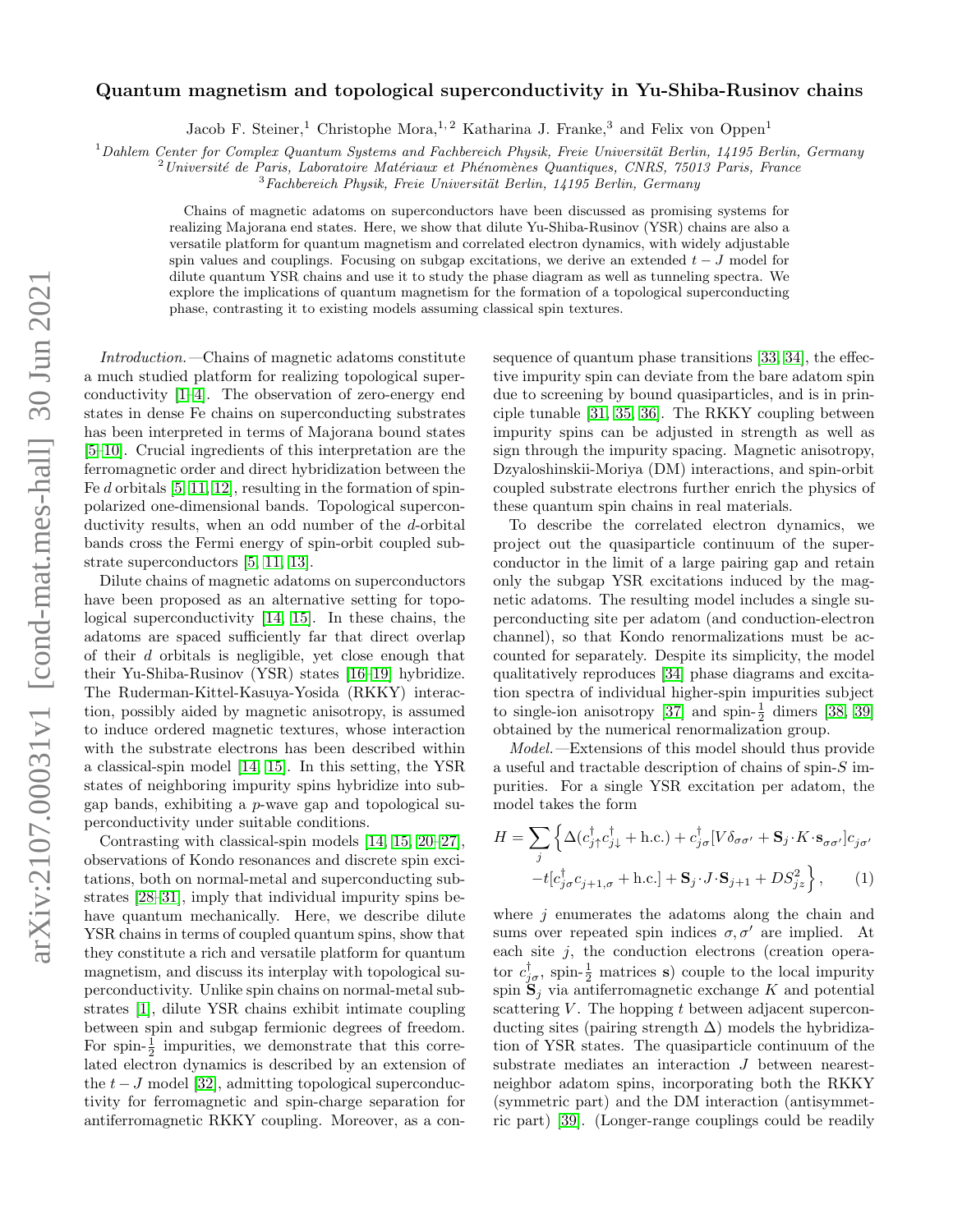included.) Classical-spin models of YSR excitations are adapted to large S, subject to easy-axis anisotropy  $D < 0$ [\[34\]](#page-4-17). In general, magnetic adatoms induce YSR states in multiple conduction-electron channels. This could be included into Eq. [\(1\)](#page-0-0) by coupling each impurity spin to multiple superconducting sites [\[34\]](#page-4-17).

 $Spin\text{-}\frac{1}{2}$  impurities. —We exemplify the physics of dilute quantum YSR chains by spin- $\frac{1}{2}$  adatoms. The individual impurities undergo a quantum phase transition with increasing exchange coupling  $K$  [\[19,](#page-4-10) [33,](#page-4-16) [34\]](#page-4-17). At weak coupling, the conduction electrons are fully paired (even fermion parity), leaving an unscreened (free) impurity spin and a doubly-degenerate ground state. Within the single-site model, the doublet ground state (energy  $E_{\rm BCS}$ ) takes the form  $|\pm\rangle = |S^z| = \Uparrow / \Downarrow \otimes |BCS\rangle$ , where  $|BCS\rangle = (u + vc_i^{\dagger}c_i^{\dagger})|vac\rangle$  is the paired BCS state. At strong coupling, the impurity forms a singlet with the conduction electrons by binding a quasiparticle (odd fermion parity). The resulting screened-spin ground state (energy  $E_0$ ) is nondegenerate and takes the form  $|0\rangle = -\frac{1}{6}$  $\frac{1}{2}(|{\Uparrow}{\downarrow}| - |{\Downarrow}{\uparrow}\rangle)$  [\[40\]](#page-4-23). The transition between these ground states occurs when the energy of the YSR excitation  $E_{\text{YSR}} = E_0 - E_{\text{BCS}}$  changes sign (see [\[41\]](#page-4-24) for details including explicit expressions for  $u, v$ , and  $E_{\text{YSR}}$ ).

When coupling adatoms in the paired state  $(E_{\text{YSR}} > 0)$ into a dilute chain, they form a spin-1/2 chain subject to RKKY interactions. The YSR excitation of one of the adatoms into the screened state, e.g., by tunneling from an STM tip, quenches its spin and breaks its RKKY bonds. The quenched spin is mobile along the chain due to the hybridization of YSR states and propagates in a correlated spin background. In contrast, there is only a single low-energy state when coupling impurities in the screened state  $(E_{\text{YSR}} < 0)$ . The YSR excitation of an adatom into the free-spin state introduces one free spin, which propagates in a (largely) spin-free background. These considerations assume that  $|E_{\text{YSR}}|$  is sufficiently large that the impurity spins are either all free (no bound quasiparticles) or all screened (N bound quasiparticles). For intermediate values of  $E_{\text{YSR}}$ , the average number of free spins varies continuously between  $0$  and  $N$ . In fact, the Hamiltonian in Eq. [\(1\)](#page-0-0) conserves only fermion parity and the total spin (for isotropic spin interactions), but not the number of conduction electrons.

Mapping to extended  $t-J$  model.—We explore the full phase diagram by exact diagonalization complemented by analytical considerations. We eliminate the unphysical above-gap states, retaining only the fully paired states  $|\pm\rangle$  and the singlet  $|0\rangle$  of each site, by considering the limit  $\Delta, K \to \infty$  at fixed YSR energy  $E_{\text{YSR}}$ . In this limit, the model in Eq. [\(1\)](#page-0-0) maps to an extended  $t - J$ model. Regarding the local singlets  $|0\rangle$  as the vacuum and introducing a spinful fermion  $d_{\sigma}$  for each site through  $|\pm\rangle = d_{\pm}^{\dagger} |0\rangle$  and  $d_{\pm} |0\rangle = 0$ , we find (for details and subtleties for periodic boundary conditions, see [\[41\]](#page-4-24))

<span id="page-1-0"></span>
$$
H_{tJ} = \sum_{j} \left\{ -E_{\text{YSR}} n_j + \mathbf{S}_j \cdot J \cdot \mathbf{S}_{j+1} - \tilde{t} [d_{j,\sigma}^{\dagger} d_{j+1,\sigma} + \text{h.c.}] + \tilde{\Delta} [d_{j,\downarrow}^{\dagger} d_{j+1,\uparrow}^{\dagger} - d_{j,\uparrow}^{\dagger} d_{j+1,\downarrow}^{\dagger} + \text{h.c.}] + U n_{j,\uparrow} n_{j,\downarrow} \right\}.
$$
 (2)

The projection to the physical subspace which excludes doubly-occupied sites is implemented by the limit  $U \rightarrow$  $\infty$ . Here,  $n_j = \sum_{\sigma} n_{j,\sigma} = \sum_{\sigma} d_{j,\sigma}^{\dagger} d_{j,\sigma}^{\dagger}$ , the spin operators  $S_j = \sum_{\sigma\sigma'} d_{j,\sigma}^{\dagger} s_{\sigma\sigma'} d_{j,\sigma'}$  are now associated with the d fermions, and the effective hopping and pairing amplitudes are  $\tilde{t} = \frac{t}{2}(u^2 - v^2)$  and  $\tilde{\Delta} = tuv$ . The latter originate from conduction electrons hopping between adjacent sites (amplitude t) as illustrated in Fig. [1\(](#page-2-0)a). Hopping between a screened and a free-spin site effectively moves the free spin (amplitude  $\tilde{t}$ ) and thus the d fermion. Hopping between two free-spin sites screens them (or vice versa), annihilating (creating) a d-fermion pair and inducing pairing (amplitude  $\tilde{\Delta}$ ). Note that in classicalspin models, these amplitudes would depend sensitively on the magnetic ordering  $[15, 20, 24]$  $[15, 20, 24]$  $[15, 20, 24]$ . Finally,  $E_{\text{YSR}}$  acts as a chemical potential for the d-fermions.

The phase diagram as a function of  $E_{\text{YSR}}$  and the (isotropic) RKKY interaction  $J$  can be inferred from the expectation value of the number of holes (sites with screened impurity spin)  $n_{\text{holes}} = N - \sum_j n_j$  as well as the total spin  $S_{\text{tot}}$  in the ground state. Figure [1\(](#page-2-0)b) shows corresponding exact diagonalization results for a chain of  $N = 10$  impurity spins with periodic boundary conditions. The chain has no holes for sufficiently large  $E_{\rm YSR} > 0$ , realizing a spin- $\frac{1}{2}$  Heisenberg chain. As  $E_{\rm YSR}$ is reduced, the number of holes increases and eventually becomes equal to  $N$ . In this state, all impurity spins are screened and the ground state has  $S_{\text{tot}} = 0$ .

It is useful to contrast the transition region with the case of classical-spin textures. In the latter case, the YSR bands emerging from the positive- and negative-energy YSR states (band energies  $\pm E_{\rm YSR} - \frac{\Lambda}{2} < \epsilon < \pm E_{\rm YSR} + \frac{\Lambda}{2}$ ) overlap for  $-\frac{\Lambda}{2} < E_{\text{YSR}} < \frac{\Lambda}{2}$ . As  $E_{\text{YSR}}$  decreases from  $\frac{\Lambda}{2}$ to  $-\frac{\Lambda}{2}$ , the number of holes  $n_{\text{holes}}$  increases continuously from 0 to N. Here, the bandwidth  $\Lambda$  is maximal for ferromagnetic textures and vanishes for antiferromagnetic ordering (for zero spin-orbit coupling).

The behavior of the quantum chain is reminiscent of this picture for  $J = 0$  [\[42\]](#page-4-26), where  $n_{\text{holes}}$  varies from 0 to N for  $|E_{\text{YSR}}| \lesssim 2t$  [green region in Fig. [1\(](#page-2-0)b)]. However, we observe that increasing RKKY interaction  $|J|$  stabilizes the Heisenberg chain ( $n_{\text{holes}} = 0$ ) to lower  $E_{\text{YSR}}$ . This shift reflects that the RKKY coupling only lowers the energy of unscreened impurity spins. On the antiferromagnetic side  $(J > 0)$ , the width of the shifted transition region [green in Fig. [1\(](#page-2-0)b)] narrows, saturating for larger J. While increasing antiferromagnetic correlations suppress the effect of hopping  $\tilde{t}$ , the spin-singlet pairing  $\tilde{\Delta}$ introduces an uncertainty in  $n_{\text{holes}}$  which eventually governs the width of the transition region. At the same time,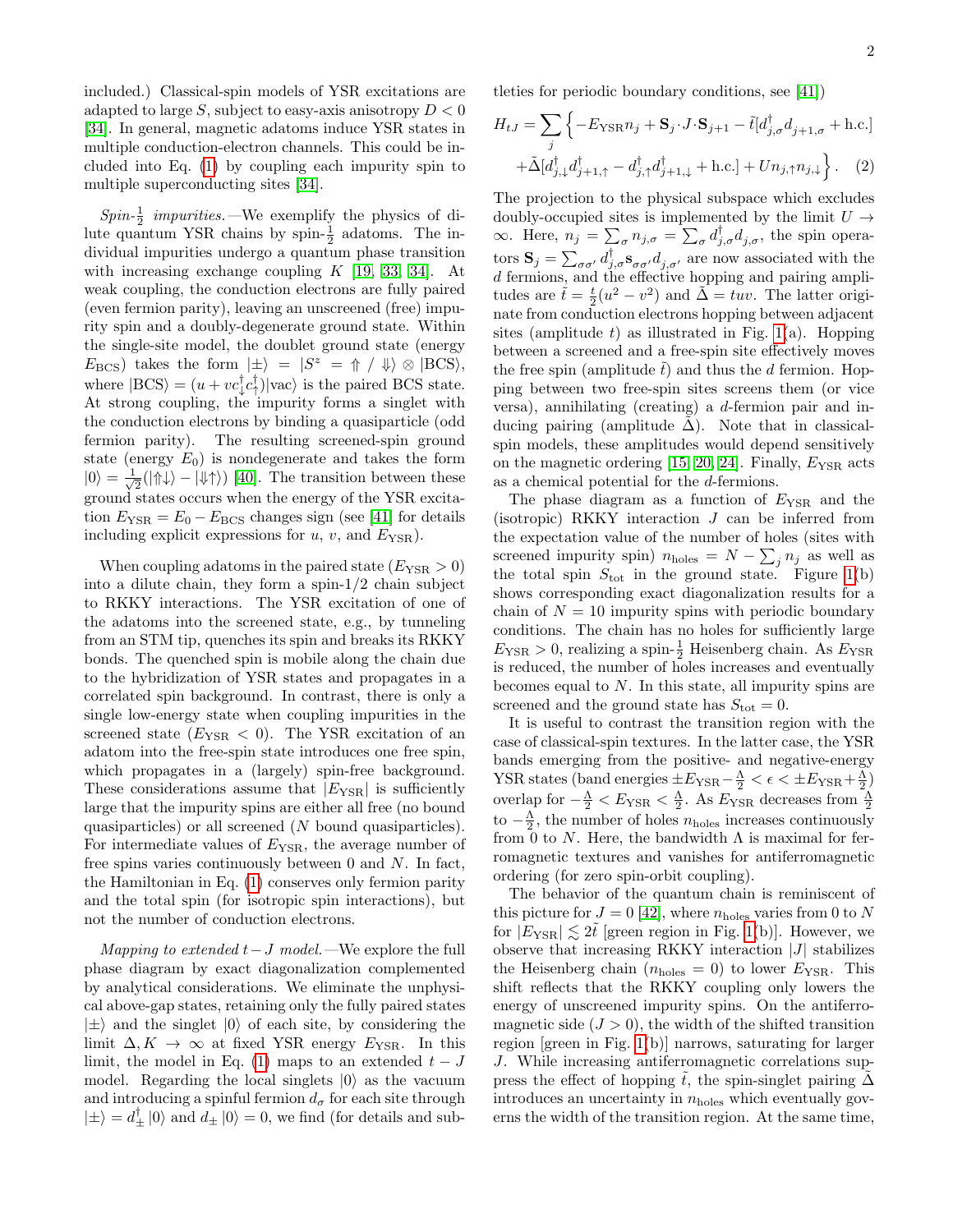

<span id="page-2-0"></span>Figure 1. (a) Processes underlying effective hopping  $(\tilde{t})$  and pairing  $(\Delta)$  in extended  $t - J$  model. (b-f) Exact-diagonalization results for a chain of  $N = 10$  impurity spins  $(V = 2\Delta; \tilde{t} = 2\tilde{\Delta})$ . (b) Number of holes (screened spins)  $n_{\text{holes}}$  and total spin  $S_{\text{tot}}$ of a chain with periodic boundary conditions vs. YSR energy  $E_{\text{YSR}}$  and isotropic RKKY interaction J. For large  $E_{\text{YSR}} > 0$ , the system realizes a spin- $\frac{1}{2}$  Heisenberg chain  $(n_{\text{holes}} = 0)$  with ferromagnetic  $(J < 0)$  or antiferromagnetic  $(J > 0)$  coupling. White lines delineate borders of maximal/minimal-spin phases (horizontal/tilted mesh). Inset: Normalized total spin along the length of the arrow. (c-f) Site-resolved single-particle spectral function of chain with open boundary conditions, with (c)  $(E_{\text{YSR}}, J) = (1.5, -3),$  (d)  $(1.5, 2),$  (e)  $(-1.5, 0),$  (f)  $(0, -1.25)$ . Panel numbers correspond with numbered diamonds in (b).

the total spin of the ground state is  $S_{\text{tot}} = 0$ , regardless of  $E_{\text{YSR}}$ . As  $E_{\text{YSR}}$  is reduced, the ground state changes from a total singlet formed by antiferromagnetically coupled impurity spins to a chain of local singlets between impurity spins and conduction electrons.

On the ferromagnetic side  $(J < 0)$ , the transition region rapidly narrows as  $|J|$  increases, ultimately giving way to a direct phase boundary between Heisenberg spin chain and fully screened state. Unlike on the antiferromagnetic side, this transition is largely insensitive to the spin-singlet pairing  $\tilde{\Delta}$  due to the strong spin polarization. At smaller  $|J|$ , the transition region deviates from the classical scenario, even beyond its narrowing. Reducing  $E_{\text{YSR}}$  eventually introduces holes into the Heisenberg ferromagnet, and the system becomes a metallic ferromagnet. A stepwise increase in the number of holes prompts a corresponding reduction of the total spin  $S_{\text{tot}}$  from its maximum of  $N/2$  [inset in Fig. [1\(](#page-2-0)b)]. While this is similar to the classical scenario,  $S_{\text{tot}}$  jumps discontinuously to zero before the number of holes reaches N. Here, the metallic ferromagnet becomes energetically less favorable than a superconducting phase favored by the spin-singlet pairing  $\Delta$ . This singlet superconductor has  $S_{\text{tot}} = 0$ , as do the Heisenberg antiferromagnet and the local-singlet phase at large and negative  $E_{\text{YSR}}$ .

Pronounced differences from the classical scenario appear in the site-resolved single-particle spectral function, which can be probed directly by scanning tunneling microscopy [\[43\]](#page-4-27). Corresponding exact-diagonalization data for a chain of  $N = 10$  impurity spins with open boundary conditions are shown in Fig.  $1(c-f)$ . Probing the Heisenberg spin chain (sufficiently large  $E_{\text{YSR}} > 0$ ), the YSR excitation of one of the impurities screens its spin and

induces a mobile hole. In the ferromagnetic phase [Fig. [1\(](#page-2-0)c)], the excited hole perturbs the spin background only weakly and to a good approximation, its motion is a single-particle problem. The local spectral function is readily understood in terms of the tight-binding spectrum of the mobile hole, when accounting for lower site energies on the boundary sites, where the hole breaks only one rather than two ferromagnetic bonds. Indeed, in the lower (upper) half of the hole band, i.e.,  $2 \leq E/t \leq 3$  $(3 \leq E/t \leq 4)$ , the number of nodes in the spectral function increases (decreases) with energy and there is enhanced (reduced) intensity at the ends. In the antiferromagnetic phase  $[Fig. 1(d)]$  $[Fig. 1(d)]$  $[Fig. 1(d)]$ , in contrast, the spectral weight is distributed over a much larger number of manybody states associated with the expected spin-charge separation of the antiferromagnetic  $t-J$  model.

For a chain of fully screened impurity spins  $[Fig. 1(e)],$  $[Fig. 1(e)],$  $[Fig. 1(e)],$ the YSR excitation unscreens one of the impurity spins. To lowest order, the spectral function can again be understood in terms of a tight-binding band describing the mobile spin, now with uniform site energies throughout the chain. However, unlike in the ferromagnetic phase, the number of spins is no longer a good quantum number due to the effective pairing. The associated redistribution of spectral weight to states with additional spins leads to a reduction in intensity of the single-particle-like spectral peaks with increasing excitation energy.

The metallic ferromagnet has strong similarities with the regime of overlapping YSR bands for classical ferromagnetic textures in the absence of spin-orbit coupling. In particular, it has a gapless excitation spectrum [Fig. [1\(](#page-2-0)f)]. The spectral function exhibits several nodes even at the lowest energy as holes are already present in the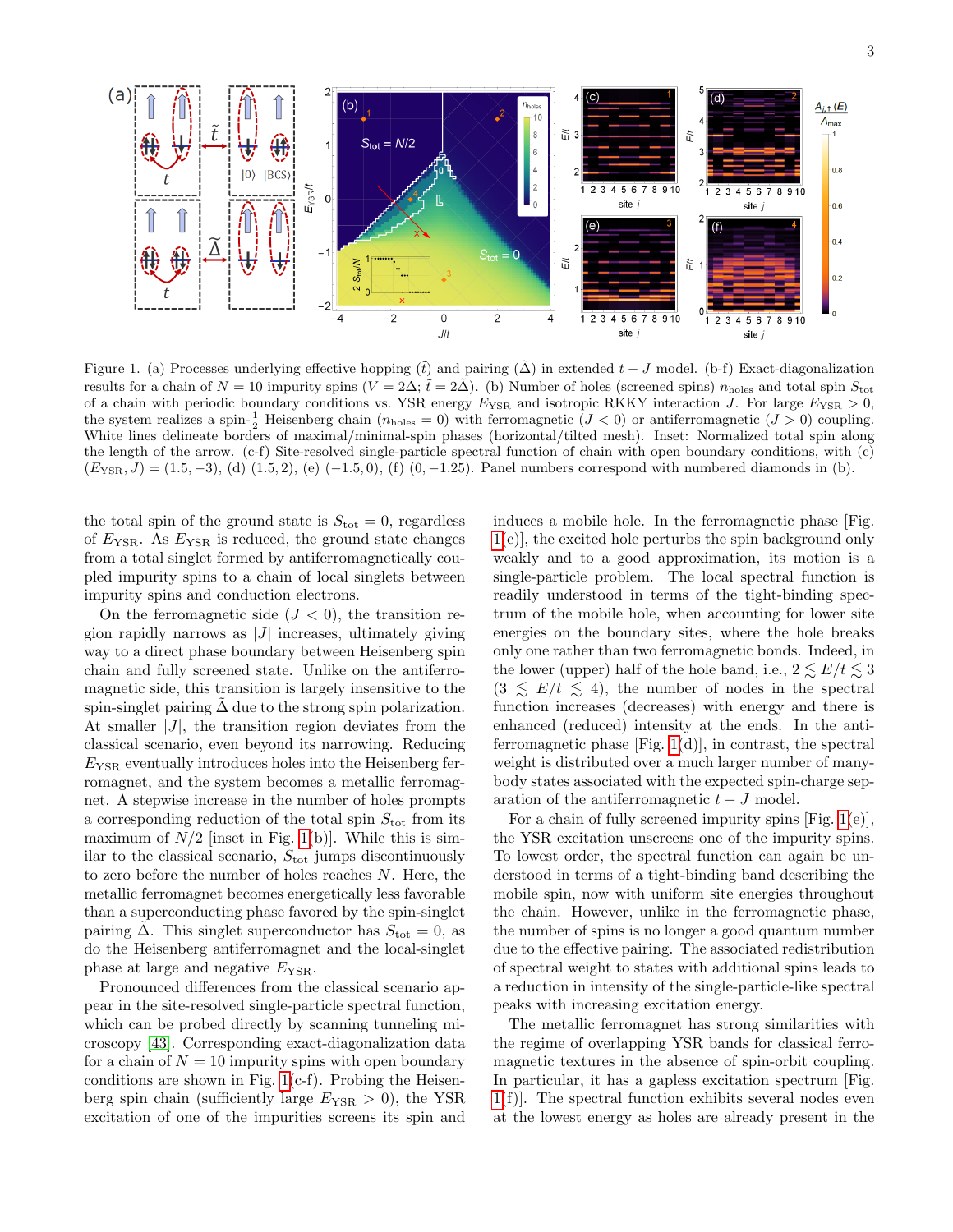

<span id="page-3-0"></span>Figure 2. Exact-diagonalization results for  $N = 12$  chain with Ising RKKY interaction and spin-orbit coupling. (a) Ten lowest-energy eigenstates each vs. RKKY coupling  $J_z$  in even- and odd-parity sectors at  $E_{\text{YSR}} = 0$ , cutting through the metallic ferromagnet for zero spin-orbit coupling (for phase diagram, see [\[41\]](#page-4-24)). For  $-1.8 \lesssim J_z/t \lesssim -0.7$ , the four lowest states (even/odd parity: blue/orange) are separated by a topological gap from a continuum of excited states. Black dash-dotted line: Approximate analytical gap [\[41\]](#page-4-24). (b) Corresponding  $n_{\text{holes}}$  (green, diamonds) and total magnetization  $|S_{\text{tot}}^z|$  (pink, stars). Dash-dotted lines: Analytical results based on trial state. Fillings of symbols color coded as in (a). (c) Tunneling spectra at  $J_z = -1.25t$  revealing zero-energy Majorana end states. (Parameters:  $V = 2\Delta$ , spin-orbit coupling  $\alpha = 0.25$ ; a minute Zeeman field  $B_z = 10^{-3}t$  singles out spin-polarized states in numerics and induces small intraparity splittings in ground-state manifold.)

ground state, and becomes dense at higher energies due to the coupling to the particle-hole continuum.

The metallic ferromagnet can become a topological superconductor for spin-orbit coupled superconductors (as for classical spin textures). Spin-orbit coupling makes the YSR hybridization spin dependent and breaks spin-rotation symmetry. Specifically, we introduce spindependent hopping  $-t\sum_j c_j^{\dagger}(1+i\alpha\sigma_y)c_{j+1} + \text{h.c.}$  and anisotropic (Ising-like) RKKY interactions  $\bar{J} \sum_j S_j^z S_{j+1}^z$ polarized perpendicular to the spin-orbit field. Without double-occupation constraint, this model was studied in Ref. [\[44\]](#page-4-28) as a paradigm for the interplay of topological superconductivity and interactions.

Corresponding numerical results are shown in Fig. [2](#page-3-0) for a chain of  $N = 12$  sites with open boundary conditions. Without spin-orbit coupling, the phase diagram (see [\[41\]](#page-4-24)) is qualitatively similar to Fig.  $1(b)$  for Heisenberg interactions. Spin-orbit coupling only weakly affects the ferromagnetic insulator at  $J_z/t \lesssim -1.8$  or the singlet superconductor at  $J_z/t \ge -0.7$ , but the spectrum of the metallic ferromagnet (−1.8  $\lesssim J_z/t \lesssim$  −0.7) develops a pwave pairing gap  $[Fig. 2(a)].$  $[Fig. 2(a)].$  $[Fig. 2(a)].$  The associated formation of Majorana end states leads to four (up to finite-size corrections) degenerate ground states, a pair of even- and odd- fermion-parity states for each of the two symmetrybroken spin configurations. In line with a topological degeneracy, even- and odd-parity ground states are indistinguishable by the local observables  $n_{\text{holes}}$  and the total spin projection  $S^z_{\text{tot}}$  [Fig. [2\(](#page-3-0)b)]. For sufficiently large  $|J|,$  the  $p\mbox{-wave}$  gap [Fig. [2\(](#page-3-0)a)] as well as<br>  $n_{\mbox{\small holes}}$  and  $S^z_{\mbox{\small tot}}$ [Fig. [2\(](#page-3-0)b)] can be well reproduced analytically, using a variational trial state for the metallic ferromagnet and including the spin-orbit coupling into the extended  $t - J$ model (see [\[41\]](#page-4-24) for theoretical details). At smaller  $|J|$ , the analytical description breaks down as it neglects the effects of the singlet pairing  $\Delta$ . Tunneling spectra clearly reveal the formation of zero-energy Majorana end states protected by a gap [Fig.  $2(c)$ ].

Discussion.—Dilute YSR chains constitute a versatile platform for quantum magnetism. Even for spin- $\frac{1}{2}$ adatoms, we uncover a rich phase diagram described by an extended  $t - J$  model. Unlike the standard  $t - J$ model, there are no restrictions on the sign of J nor on its strength relative to  $t$ . Tunneling spectra reflect its local spectral function, when accounting for additional pairing correlations.

Spin- $\frac{1}{2}$  impurities are directly realized for magnetic adatoms with one unpaired electron in the valence shell (e.g., Cerium). Importantly, however, the relevant spin is not identical to the bare spin  $S_0$  of the magnetic adatom on the superconducting substrate. Adatoms can bind a quasiparticle in any of the  $2S_0$  conduction-electron channels. The effective spin is thus equal to  $S_0 - Q/2$ , where Q denotes the number of bound quasiparticles, and the extended  $t-J$  model can apply to higher-spin impurities, if all but one channel robustly bind a quasiparticle.

More generally, the extended  $t - J$  model exemplifies the importance of treating dilute YSR chains as quantum spin chains. Their effective spin depends on the detailed coupling between adatom and substrate, and can conceivably be tuned even for a given system, for instance on gate-tunable superconductors  $[35]$  and on moiré  $[31]$ or charge-density-modulated [\[45\]](#page-4-29) structures. The phenomenology of dilute YSR chains with higher spins is further refined by single-ion anisotropy as well as both intra- and interchannel YSR hybridization.

Unraveling the phenomenology of quantum YSR chains therefore promises important insights into the physics of magnetic adatoms on superconductors. While hybridizing subgap states form YSR bands in models with classical spin textures, we find that subgap spectra exhibit a plethora of qualitatively distinct behaviors depending on the magnetic phase. The quantum magnetism must also inform the search for topological superconductivity and Majorana zero modes in dilute YSR chains. In particular, we find that the parent metallic ferromagnet is limited in scope by competing insulatingferromagnet and singlet-superconductor phases.

Finally, the physics of dilute YSR chains is not limited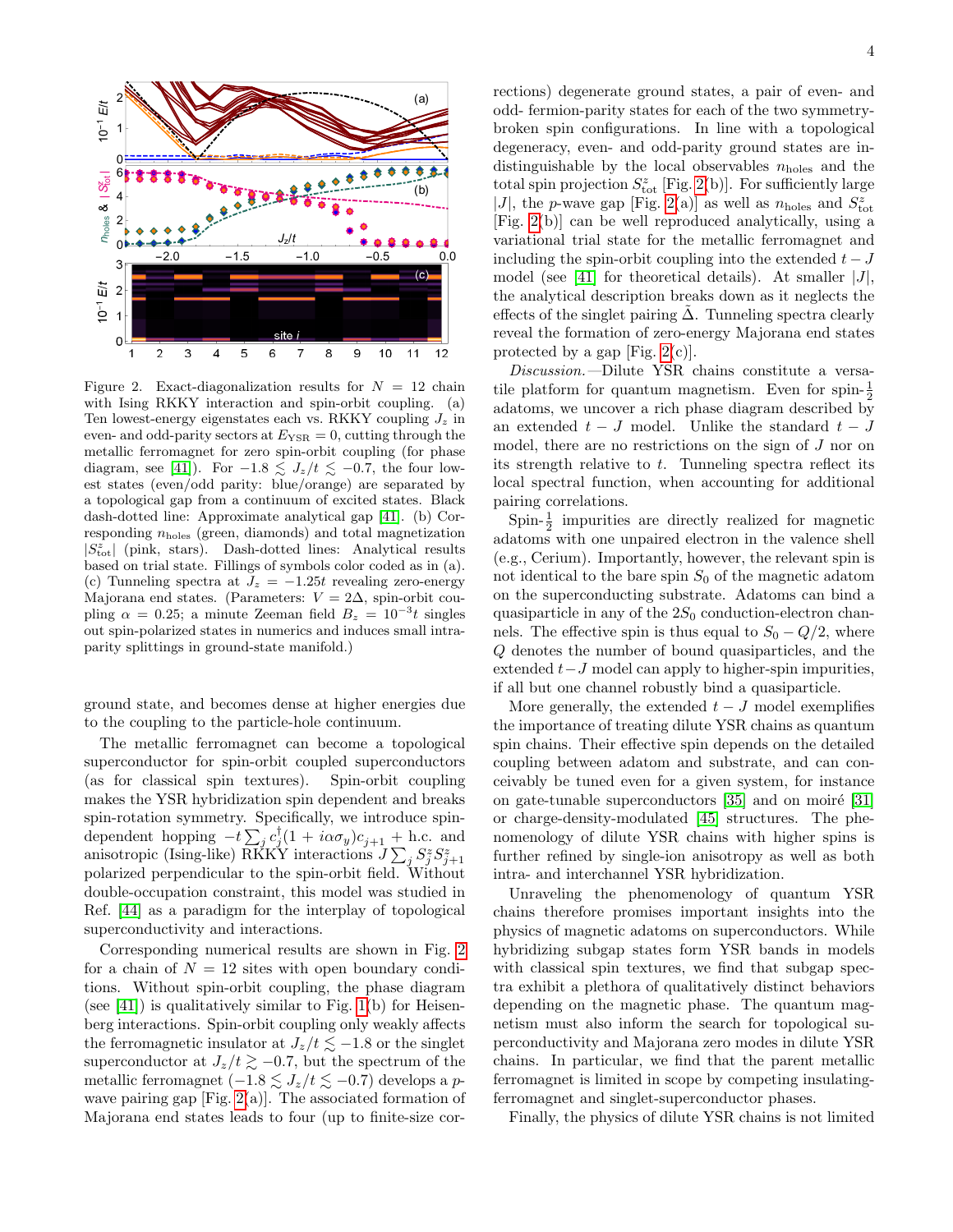to magnetic adatoms, but can also be realized in chains of Coulomb-blockaded quantum dots coupled to a superconductor. Previous theoretical work focused on classical spins [\[46](#page-4-30)[–48\]](#page-4-31), but recent experiments on double quantum dots probe the elementary unit of quantum YSR chains [\[49\]](#page-4-32). This setting naturally realizes the spin- $\frac{1}{2}$  case of the extended  $t - J$  model and provides a promising complement to recent work [\[50\]](#page-5-0) on quantum dot arrays as quantum simulators of quantum magnetism.

We acknowledge discussions with E. Liebhaber, G. Reecht, and L. M. Rütten, and are grateful for funding through QuantERA grant TOPOQUANT and by Deutsche Forschungsgemeinschaft through CRC 183 (project C03) as well as CRC 910.

- <span id="page-4-0"></span>[1] D.-J. Choi, N. Lorente, J. Wiebe, K. von Bergmann, A. F. Otte, and A. J. Heinrich, [Rev. Mod. Phys.](http://dx.doi.org/ 10.1103/RevModPhys.91.041001) 91, [041001 \(2019\).](http://dx.doi.org/ 10.1103/RevModPhys.91.041001)
- [2] R. Pawlak, S. Hoffman, J. Klinovaja, D. Loss, and E. Meyer, [Prog. Part. Nucl. Phys.](http://dx.doi.org/ 10.1016/j.ppnp.2019.04.004) 107, 1 (2019).
- [3] K. Flensberg, F. von Oppen, and A. Stern, "Engineered platforms for topological superconductivity and majorana zero modes," (2021), [arXiv:2103.05548.](http://arxiv.org/abs/2103.05548)
- <span id="page-4-1"></span>[4] B. Jäck, Y. Xie, and A. Yazdani, "Detecting and distinguishing majorana zero modes with the scanning tunneling microscope," (2021), [arXiv:2103.13210.](http://arxiv.org/abs/2103.13210)
- <span id="page-4-2"></span>[5] S. Nadj-Perge, I. K. Drozdov, J. Li, H. Chen, S. Jeon, J. Seo, A. H. MacDonald, B. A. Bernevig, and A. Yazdani, Science 346[, 602 \(2014\).](http://dx.doi.org/10.1126/science.1259327)
- [6] M. Ruby, F. Pientka, Y. Peng, F. von Oppen, B. W. Heinrich, and K. J. Franke, [Phys. Rev. Lett.](http://dx.doi.org/ 10.1103/PhysRevLett.115.197204) 115, 197204 [\(2015\).](http://dx.doi.org/ 10.1103/PhysRevLett.115.197204)
- [7] R. Pawlak, M. Kisiel, J. Klinovaja, T. Meier, S. Kawai, T. Glatzel, D. Loss, and E. Meyer, [npj Quantum Infor](https://www.nature.com/articles/npjqi201635)mation 2[, 16035 \(2016\).](https://www.nature.com/articles/npjqi201635)
- [8] B. E. Feldman, M. T. Randeria, J. Li, S. Jeon, Y. Xie, Z. Wang, I. K. Drozdov, B. Andrei Bernevig, and A. Yazdani, Nat. Phys. 13[, 286 \(2017\).](http://dx.doi.org/10.1038/nphys3947)
- [9] S. Jeon, Y. Xie, J. Li, Z. Wang, B. A. Bernevig, and A. Yazdani, Science 358[, 772 \(2017\).](http://dx.doi.org/10.1126/science.aan3670)
- <span id="page-4-3"></span>[10] H. Kim, A. Palacio-Morales, T. Posske, L. Rózsa, K. Palotás, L. Szunyogh, M. Thorwart, and R. Wiesendanger, [Science Advances](http://dx.doi.org/ 10.1126/sciadv.aar5251) 4, eaar5251 (2018).
- <span id="page-4-4"></span>[11] J. Li, H. Chen, I. K. Drozdov, A. Yazdani, B. A. Bernevig, and A. H. Macdonald, [Phys. Rev. B](http://dx.doi.org/ 10.1103/PhysRevB.90.235433) 90, 1 [\(2014\).](http://dx.doi.org/ 10.1103/PhysRevB.90.235433)
- <span id="page-4-5"></span>[12] Y. Peng, F. Pientka, L. I. Glazman, and F. von Oppen, [Phys. Rev. Lett.](http://dx.doi.org/10.1103/PhysRevLett.114.106801) 114, 106801 (2015).
- <span id="page-4-6"></span>[13] M. Ruby, B. W. Heinrich, Y. Peng, F. von Oppen, and K. J. Franke, Nano Lett. 17[, 4473–4477 \(2017\).](http://dx.doi.org/ 10.1021/acs.nanolett.7b01728)
- <span id="page-4-7"></span>[14] S. Nadj-Perge, I. K. Drozdov, B. A. Bernevig, and A. Yazdani, Phys. Rev. B 88[, 020407 \(2013\).](http://dx.doi.org/10.1103/PhysRevB.88.020407)
- <span id="page-4-8"></span>[15] F. Pientka, L. I. Glazman, and F. von Oppen, [Phys.](http://dx.doi.org/10.1103/PhysRevB.88.155420) Rev. B 88[, 155420 \(2013\).](http://dx.doi.org/10.1103/PhysRevB.88.155420)
- <span id="page-4-9"></span>[16] L. Yu, [Acta Phys. Sin.](http://dx.doi.org/10.7498/aps.21.75) 21, 75 (1965).
- [17] H. Shiba, [Prog. Theor. Phys.](http://dx.doi.org/10.1143/PTP.40.435) 40, 435 (1968).
- [18] A. I. Rusinov, [JETP Lett.](http://www.jetpletters.ac.ru/ps/1658/article{_}25295.shtml) **9**, 85 (1969).
- <span id="page-4-10"></span>[19] A. V. Balatsky, I. Vekhter, and J.-X. Zhu, [Rev. Mod.](http://dx.doi.org/10.1103/RevModPhys.78.373)

Phys. 78[, 373 \(2006\).](http://dx.doi.org/10.1103/RevModPhys.78.373)

- <span id="page-4-11"></span>[20] K. Pöyhönen, A. Westström, J. Röntynen, and T. Ojanen, Phys. Rev. B 89[, 115109 \(2014\).](http://dx.doi.org/10.1103/PhysRevB.89.115109)
- [21] A. Heimes, P. Kotetes, and G. Schön, [Phys. Rev. B](http://dx.doi.org/10.1103/PhysRevB.90.060507)  $90$ , [060507 \(2014\).](http://dx.doi.org/10.1103/PhysRevB.90.060507)
- [22] Y. Kim, M. Cheng, B. Bauer, R. M. Lutchyn, and S. Das Sarma, Phys. Rev. B 90[, 060401 \(2014\).](http://dx.doi.org/ 10.1103/PhysRevB.90.060401)
- [23] P. M. R. Brydon, S. Das Sarma, H.-Y. Hui, and J. D. Sau, Phys. Rev. B 91[, 064505 \(2015\).](http://dx.doi.org/10.1103/PhysRevB.91.064505)
- <span id="page-4-25"></span>[24] S. Hoffman, J. Klinovaja, T. Meng, and D. Loss, [Phys.](http://dx.doi.org/ 10.1103/PhysRevB.92.125422) Rev. B 92[, 125422 \(2015\).](http://dx.doi.org/ 10.1103/PhysRevB.92.125422)
- [25] M. Schecter, K. Flensberg, M. H. Christensen, B. M. Andersen, and J. Paaske, Phys. Rev. B 93[, 140503 \(2016\).](http://dx.doi.org/10.1103/PhysRevB.93.140503)
- [26] V. Kaladzhyan, C. Bena, and P. Simon, [Phys. Rev. B](http://dx.doi.org/10.1103/PhysRevB.93.214514) 93[, 214514 \(2016\).](http://dx.doi.org/10.1103/PhysRevB.93.214514)
- <span id="page-4-12"></span>[27] S. Körber, B. Trauzettel, and O. Kashuba, [Phys. Rev.](http://dx.doi.org/10.1103/PhysRevB.97.184503) B 97[, 184503 \(2018\).](http://dx.doi.org/10.1103/PhysRevB.97.184503)
- <span id="page-4-13"></span>[28] V. Madhavan, W. Chen, T. Jamneala, M. F. Crommie, and N. S. Wingreen, Science 280[, 567 \(1998\).](http://dx.doi.org/ 10.1126/science.280.5363.567)
- [29] J. Li, W.-D. Schneider, R. Berndt, and B. Delley, [Phys.](http://dx.doi.org/ 10.1103/PhysRevLett.80.2893) Rev. Lett. 80[, 2893 \(1998\).](http://dx.doi.org/ 10.1103/PhysRevLett.80.2893)
- [30] C. F. Hirjibehedin, C.-Y. Lin, A. F. Otte, M. Ternes, C. P. Lutz, B. A. Jones, and A. J. Heinrich, [Science](http://dx.doi.org/ 10.1126/science.1146110) 317[, 1199 \(2007\).](http://dx.doi.org/ 10.1126/science.1146110)
- <span id="page-4-14"></span>[31] K. J. Franke, G. Schulze, and J. I. Pascual, [Science](http://dx.doi.org/10.1126/science.1202204) 332, [940 \(2011\).](http://dx.doi.org/10.1126/science.1202204)
- <span id="page-4-15"></span>[32] P. A. Lee, N. Nagaosa, and X.-G. Wen, [Rev. Mod. Phys.](http://dx.doi.org/10.1103/RevModPhys.78.17) 78[, 17 \(2006\).](http://dx.doi.org/10.1103/RevModPhys.78.17)
- <span id="page-4-16"></span>[33] A. Sakurai, [Prog. Theor. Phys.](http://dx.doi.org/10.1143/PTP.44.1472) 44, 1472 (1970).
- <span id="page-4-17"></span>[34] F. von Oppen and K. J. Franke, [Phys. Rev. B](http://dx.doi.org/10.1103/PhysRevB.103.205424) 103, [205424 \(2021\).](http://dx.doi.org/10.1103/PhysRevB.103.205424)
- <span id="page-4-18"></span>[35] E. J. Lee, X. Jiang, M. Houzet, R. Aguado, C. M. Lieber, and S. De Franceschi, [Nat. Nanotechnol.](http://dx.doi.org/ 10.1038/nnano.2013.267) 9, 79 (2014).
- <span id="page-4-19"></span>[36] L. Farinacci, G. Ahmadi, G. Reecht, M. Ruby, N. Bogdanoff, O. Peters, B. W. Heinrich, F. von Oppen, and K. J. Franke, [Phys. Rev. Lett.](http://dx.doi.org/ 10.1103/PhysRevLett.121.196803) 121, 196803 (2018).
- <span id="page-4-20"></span>[37] R. Zitko, O. Bodensiek, and T. Pruschke, [Phys. Rev. B](http://dx.doi.org/10.1103/PhysRevB.83.054512) 83 [\(2011\).](http://dx.doi.org/10.1103/PhysRevB.83.054512)
- <span id="page-4-21"></span>[38] R. Zitko, M. Lee, R. López, R. Aguado, and M.-S. Choi, [Phys. Rev. Lett.](http://dx.doi.org/ 10.1103/PhysRevLett.105.116803) 105, 116803 (2010).
- <span id="page-4-22"></span>[39] N. Y. Yao, C. P. Moca, I. Weymann, J. D. Sau, M. D. Lukin, E. A. Demler, and G. Zaránd, [Phys. Rev. B](http://dx.doi.org/ 10.1103/PhysRevB.90.241108) 90, [241108 \(2014\).](http://dx.doi.org/ 10.1103/PhysRevB.90.241108)
- <span id="page-4-23"></span>[40] Notice that unlike for classical spins, the subgap quasiparticle states of quantum spins are not spin polarized.
- <span id="page-4-24"></span>[41] Supplementary Material.
- <span id="page-4-26"></span>[42] The small isolated regions near  $J = 0$  can be understood in terms of infinite-U Hubbard physics [? ].
- <span id="page-4-27"></span>[43] We compute the physical spectral function of the Hamiltonian in Eq. [\(1\)](#page-0-0), which incorporates anomalous correlators of the extended  $t - J$  model, see [\[41\]](#page-4-24) for details.
- <span id="page-4-28"></span>[44] E. M. Stoudenmire, J. Alicea, O. A. Starykh, and M. P. Fisher, Phys. Rev. B 84[, 014503 \(2011\).](http://dx.doi.org/10.1103/PhysRevB.84.014503)
- <span id="page-4-29"></span>[45] E. Liebhaber, S. Acero González, R. Baba, G. Reecht, B. W. Heinrich, S. Rohlf, K. Rossnagel, F. von Oppen, and K. J. Franke, Nano Lett. 20[, 339–344 \(2020\).](http://dx.doi.org/ 10.1021/acs.nanolett.9b03988)
- <span id="page-4-30"></span>[46] T.-P. Choy, J. M. Edge, A. R. Akhmerov, and C. W. J. Beenakker, Phys. Rev. B 84[, 195442 \(2011\).](http://dx.doi.org/10.1103/PhysRevB.84.195442)
- [47] J. D. Sau and S. D. Sarma, [Nature Comm.](http://dx.doi.org/10.1038/ncomms1966) 3, 964 (2012).
- <span id="page-4-31"></span>[48] I. C. Fulga, A. Haim, A. R. Akhmerov, and Y. Oreg, New J. Phys. 15[, 045020 \(2013\).](http://dx.doi.org/ 10.1088/1367-2630/15/4/045020)
- <span id="page-4-32"></span>[49] K. Grove-Rasmussen, G. Steffensen, A. Jellinggaard, M. H. Madsen, R. Zitko, J. Paaske, and J. Nygard, [Na](http://dx.doi.org/10.1038/s41467-018-04683-x)[ture Commun.](http://dx.doi.org/10.1038/s41467-018-04683-x) 9 (2018).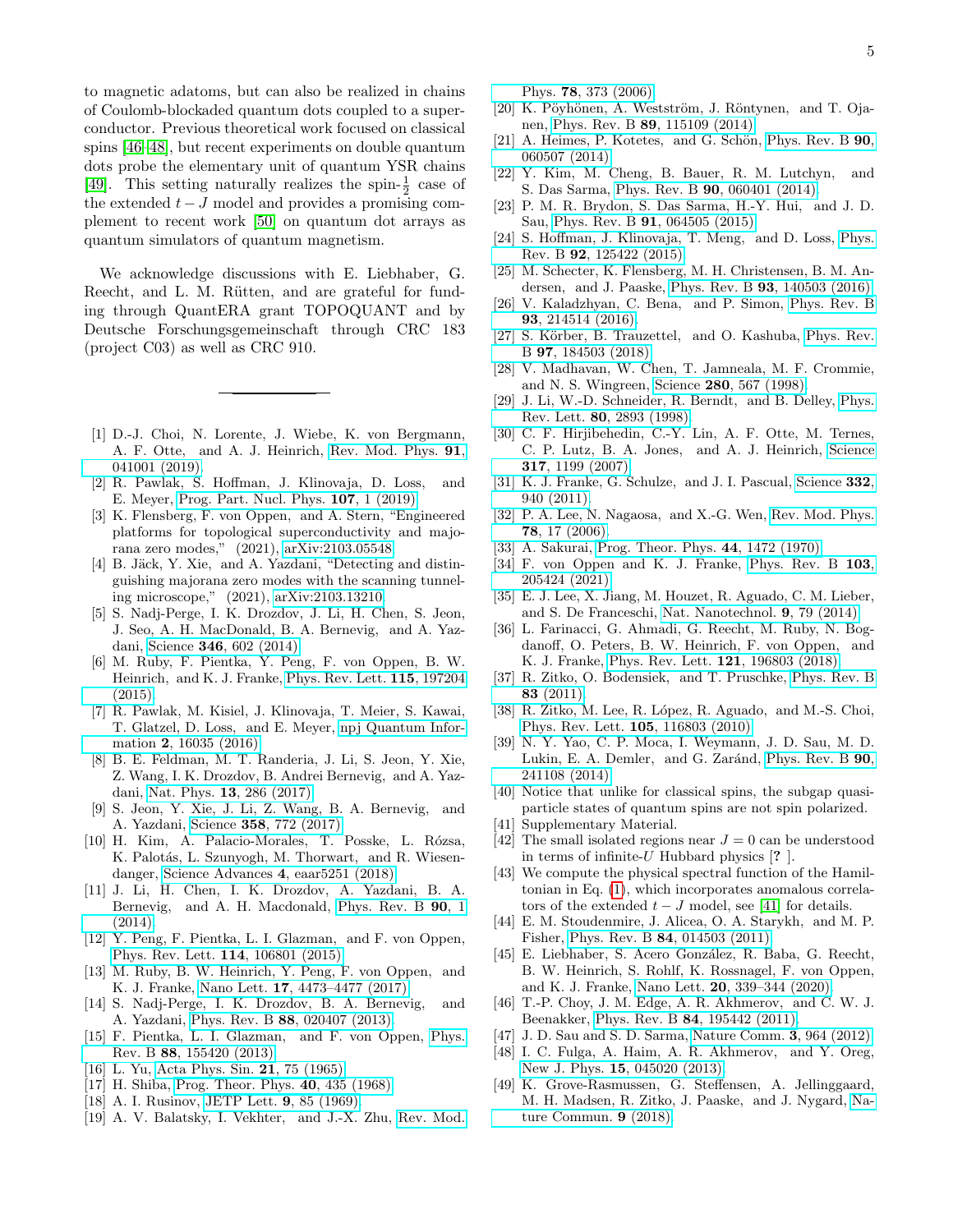<span id="page-5-0"></span>[50] J. P. Dehollain, U. Mukhopadhyay, V. P. Michal, Y. Wang, B. Wunsch, C. Reichl, W. Wegscheider, M. S. Rudner, E. Demler, and L. M. K. Vandersypen, [Nature](http://dx.doi.org/ 10.1038/s41586-020-2051-0) 579[, 528 \(2020\).](http://dx.doi.org/ 10.1038/s41586-020-2051-0)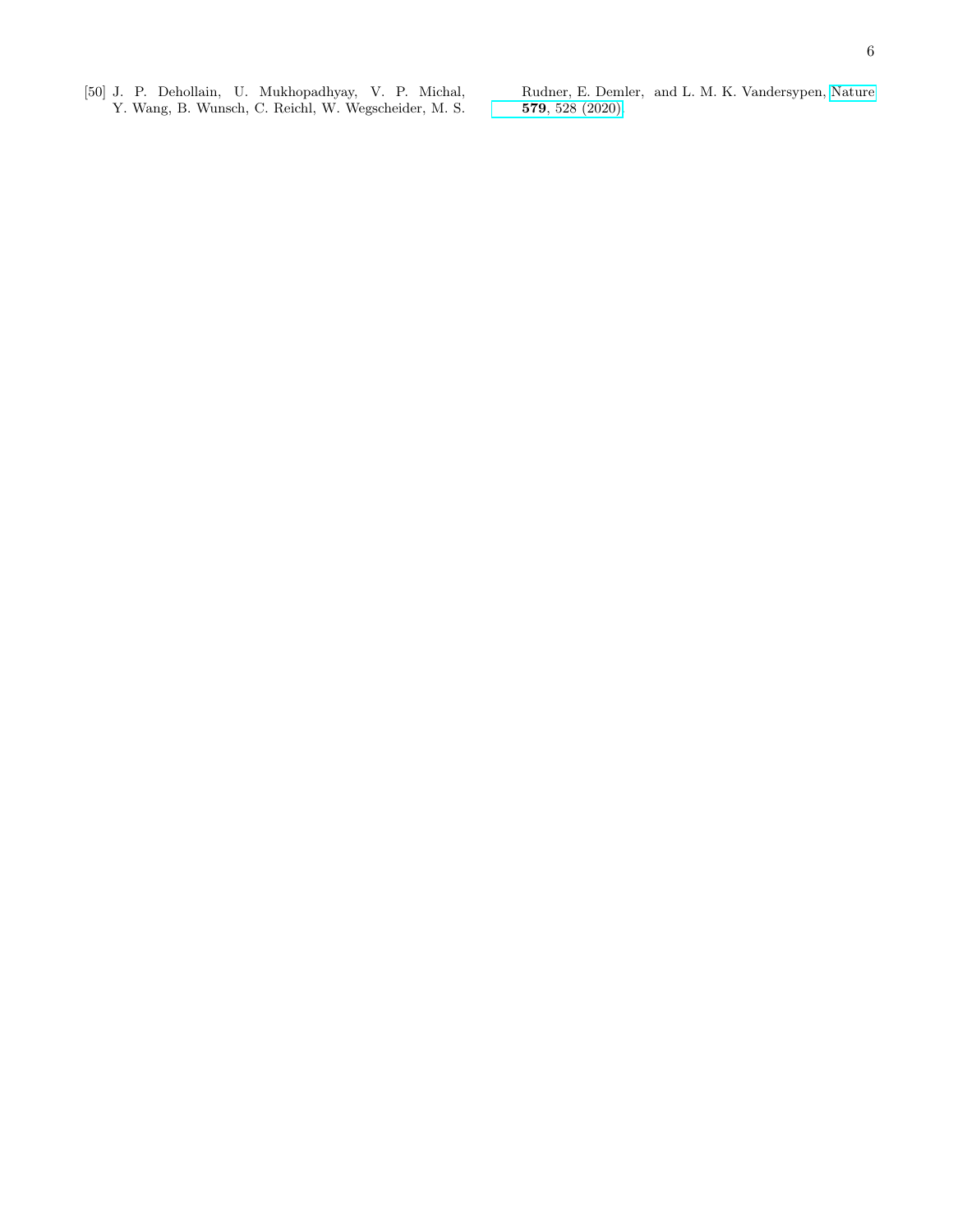# SUPPLEMENTAL MATERIAL

## I. MAPPING TO EXTENDED  $t-J$  MODEL

In this section, we present details of the mapping from the original model in Eq. [\(1\)](#page-0-0) to the extended  $t - J$  model in Eq. [\(2\)](#page-1-0), which is valid for impurities with spin  $S = 1/2$ . We will first discuss the mapping for a single impurity (Sec. [I A\)](#page-6-0) and then extend it to a chain of impurities (Sec. [I B\)](#page-9-0). Finally, we include spin-orbit coupling (Sec. [I C\)](#page-11-0) and consider the spectral function (Sec. ID) at the level of the extended  $t-J$  model.

We begin by briefly summarizing the main ideas. As described in the main text, the model in Eq. [\(1\)](#page-0-0) has three low-energy states for each site: the singlet state  $|0\rangle = \frac{1}{\sqrt{2}}$  $\frac{1}{2}(|\Uparrow\downarrow\rangle - |\Downarrow\uparrow\rangle)$  corresponding to a screened impurity spin, and the BCS-paired doublet  $|\pm\rangle = |S^z = \pm \frac{1}{2}\rangle \otimes |BCS\rangle$  describing a free impurity spin. This resembles a single spinful electronic orbital with infinite on-site repulsion, when considering the spin singlet  $|0\rangle$  as the empty orbital and the spin-up and spin-down states  $|\pm\rangle$  of the unscreened doublet as the singly-occupied orbital. We project out the doubly-occupied site, which has no analog in the original model, by including an infinite on-site potential.

The fermionic operators  $d_{\sigma}$  for this orbital are introduced as follows. The singlet involves the singly-occupied states  $|\sigma\rangle = c_{\sigma}^{\dagger}|\text{vac}\rangle$ , which can also be obtained from the BCS ground state using the Bogoliubov operators  $\gamma_{\sigma}$  through  $|\sigma\rangle = \gamma^{\dagger}_{\sigma}$  BCS). The free-spin states (involving BCS) as the electronic state) are thus obtained from the singlet by annihilating a quasiparticle, and the new fermion creation operators  $d_{\sigma}^{\dagger}$  essentially correspond to the quasiparticle annihilation operators  $\gamma_{\tilde{\sigma}}$ . Taking into account the detailed singlet state, we find (restoring the site index)

<span id="page-6-3"></span>
$$
\gamma_{j,\sigma} = uc_{j,\sigma} + \sigma v c_{j,\bar{\sigma}}^{\dagger} \sim \sigma \frac{(-1)^j}{\sqrt{2}} d_{j,\bar{\sigma}}^{\dagger}.
$$
\n(S1)

Here, we use ∼ rather than an equality since strictly speaking, the two operators are equivalent only when projecting to the low-energy subspace.

Importantly, the d-fermions of the extended  $t-J$  model therefore correspond to Bogoliubov operators of the original Hamiltonian. This implies that the electron spectral function measured in tunneling experiments is not identical to the spectral function of the extended  $t - J$  model. Instead, it involves anomalous terms when written in terms of the d-fermions.

Below, we consider the mapping as well as the physical spectral function in detail.

### <span id="page-6-0"></span>A. Single magnetic impurity

We first consider a single  $S = 1/2$  impurity coupled to a single-site superconductor as described by the Hamiltonian

$$
H = \Delta \left( c_{\uparrow}^{\dagger} c_{\downarrow}^{\dagger} + \text{h.c.} \right) + \sum_{\sigma \sigma'} c_{\sigma}^{\dagger} (V \delta_{\sigma \sigma'} + K \mathbf{S} \cdot \mathbf{s}_{\sigma \sigma'}) c_{\sigma'} \tag{S2}
$$

and focus on YSR states in the vicinity of the band center. We can formally implement this limit by taking the exchange coupling K (assumed isotropic), the gap  $\Delta$ , and the potential scattering V of the substrate to infinity, while keeping the energy of the Yu-Shiba-Rusinov (YSR) state and the particle-hole asymmetry  $V/\Delta$  fixed.

The Hamiltonian  $H$  conserves fermion parity. Without coupling to the impurity spin, the even-fermion-parity eigenstates and eigenenergies of the single-site superconductor are

$$
|BCS\rangle = u|vac\rangle + v|L\rangle, E_{BCS} = V - \sqrt{\Delta^2 + V^2},
$$
 (S3a)

$$
\left| \overline{\text{BCS}} \right\rangle = v \left| \text{vac} \right\rangle - u \left| \downarrow \uparrow \right\rangle, \ E_{\overline{\text{BCS}}} = V + \sqrt{\Delta^2 + V^2}.
$$
 (S3b)

Here,  $|\downarrow\uparrow\rangle = c_{\downarrow}^{\dagger} c_{\uparrow}^{\dagger} |\text{vac}\rangle$ . (We reserve  $|0\rangle$  for the singlet state.)  $|BCS\rangle$  denotes the BCS ground state and  $|\overline{BCS}\rangle$  the excited state with two Boguliubov quasiparticles. The odd-fermion-parity eigenstates

<span id="page-6-2"></span>
$$
|\sigma\rangle = c_{\sigma}^{\dagger} |\text{vac}\rangle = \gamma_{\sigma}^{\dagger} |\text{BCS}\rangle, E_{\sigma} = V
$$
 (S4)

can be either viewed as excited states with one Bogoliubov quasiparticle or as single-electron states unaffected by pairing. Here, we defined the Bogoliubov quasiparticle operators

<span id="page-6-4"></span><span id="page-6-1"></span>
$$
\gamma_{\uparrow}^{\dagger} = uc_{\uparrow}^{\dagger} + vc_{\downarrow}, \ \gamma_{\downarrow}^{\dagger} = uc_{\downarrow}^{\dagger} - vc_{\uparrow}, \tag{S5}
$$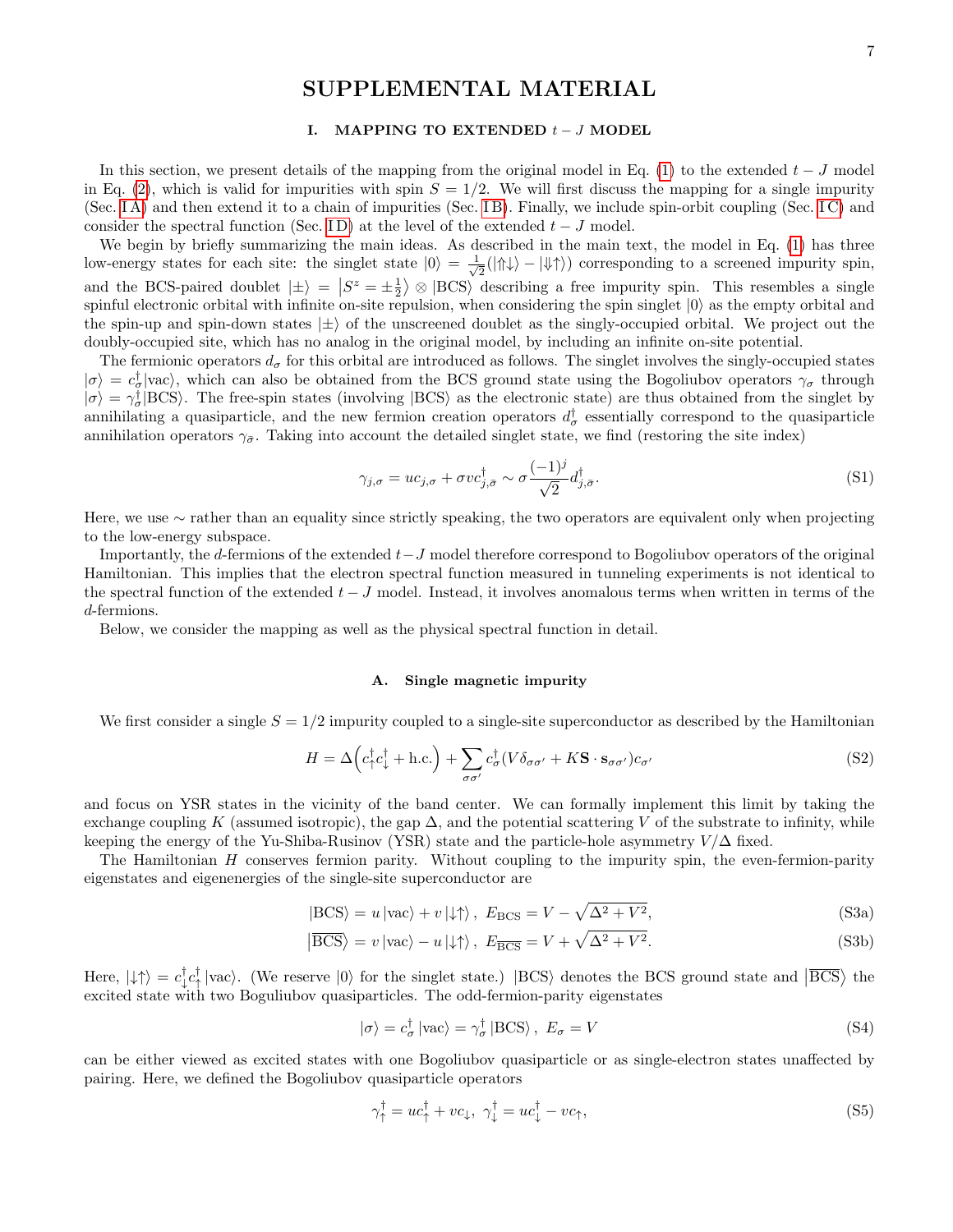with the electron and hole amplitudes

$$
u = \sqrt{\frac{1}{2} \left( 1 + \frac{V}{\sqrt{\Delta^2 + V^2}} \right)}, \ v = \sqrt{\frac{1}{2} \left( 1 - \frac{V}{\sqrt{\Delta^2 + V^2}} \right)}.
$$
 (S6)

The electron and hole amplitudes are in general different as a result of the potential scattering  $V$  by the impurity.

The exchange interaction K couples the single-site superconductor to the impurity spin. Due to Eq.  $(S4)$ , we can replace the electron operators  $c_{\sigma}$  in the exchange Hamiltonian by the corresponding Bogoliubov operators. Expressing the Hamiltonian of the single-site superconductor in terms of the Bogoliubov operators, we have

$$
H = V + \sqrt{\Delta^2 + V^2} \left( \sum_{\sigma} n_{\sigma} - 1 \right) + \sum_{\sigma \sigma'} K \gamma_{\sigma}^{\dagger} \mathbf{S} \cdot \mathbf{s}_{\sigma \sigma'} \gamma_{\sigma'}, \tag{S7}
$$

where  $n_{\sigma} = \gamma_{\sigma}^{\dagger} \gamma_{\sigma}$ . We can also write the exchange coupling in terms of spin raising and lowering operators,  $\mathbf{S} \cdot \mathbf{s} =$  $S^z s^z + \frac{1}{2}(S^+ s^- + S^- s^+)$ . In the following, we will at times use the abbreviated notation

$$
s^z = \frac{1}{2} \left( c_+^\dagger c_+ - c_+^\dagger c_+ \right) = \frac{1}{2} (n_+ - n_+), \ s^+ = \left( s^- \right)^\dagger = c_+^\dagger c_+ = \gamma_+^\dagger \gamma_+, \tag{S8}
$$

which incorporates the fermion operators into s. The even-fermion-parity sector is not affected by the exchange coupling as all corresponding matrix elements of s vanish. As a result, the even-fermion-parity states are doubly degenerate due to the unscreened impurity spin. This can also be viewed as a Kramers degeneracy. The ground states in the even-fermion-parity sector are thus

$$
|\pm\rangle \equiv \left| S^z = \pm \frac{1}{2}, \text{BCS} \right\rangle = \left| S^z = \pm \frac{1}{2} \right\rangle \otimes |\text{BCS}\rangle \tag{S9}
$$

with energy  $E_{\text{BCS}}$ . Within the odd-fermion-parity sector, the antiferromagnetic exchange couples the electron and impurity spins into a singlet ground state,

$$
|0\rangle = \frac{1}{\sqrt{2}} (|\Uparrow\downarrow\rangle - |\Downarrow\uparrow\rangle), \ E_0 = V - \frac{3}{4}K. \tag{S10}
$$

where  $|S^z,\sigma\rangle=|S^z\rangle\otimes c^{\dagger}_{\sigma}$  |vac). The excited triplet states have energy  $V+K/4$ . Comparing the ground-state energies of the even- and odd-fermion-parity ground states in Eqs. [\(S3a\)](#page-6-2) and [\(S10\)](#page-7-0), respectively, one concludes that there is a quantum phase transition between even- and odd-fermion-parity ground states when  $E_{BCS} = E_0$ , i.e., when

<span id="page-7-0"></span>
$$
\frac{3}{4}K = \sqrt{\Delta^2 + V^2}.\tag{S11}
$$

The energy difference between these ground states is the excitation energy of the Yu-Shiba-Rusinov state,

$$
E_{\text{YSR}} = E_0 - E_{\text{BCS}} = \sqrt{\Delta^2 + V^2} - \frac{3}{4}K. \tag{S12}
$$

We thus define  $E_{\text{YSR}}$  as positive when the impurity spin in unscreened in the ground state and as negative when the impurity is screened.

We now focus on the limit of K,  $\Delta$ , and V large, keeping  $E_{\text{YSR}}$  and  $V/\Delta$  fixed, thereby eliminating above-gap excitations (which are not properly described within the single-site model due to the lack of a quasiparticle continuum). Then, only the singlet state and the BCS states with unscreened impurity spin remain relevant for the low-energy physics. We can define the projector onto the low-energy subspace through

<span id="page-7-1"></span>
$$
P = P_{\rm BCS} + P_0, \text{ with } P_{\rm BCS} = \sum_{\pm} |\pm \rangle \langle \pm | , P_0 = |0 \rangle \langle 0 |. \tag{S13}
$$

The low-energy projected Hamiltonian is then

$$
PHP = -E_{\text{YSR}}P_{\text{BCS}} + \left(V - \frac{3}{4}K\right)P.\tag{S14}
$$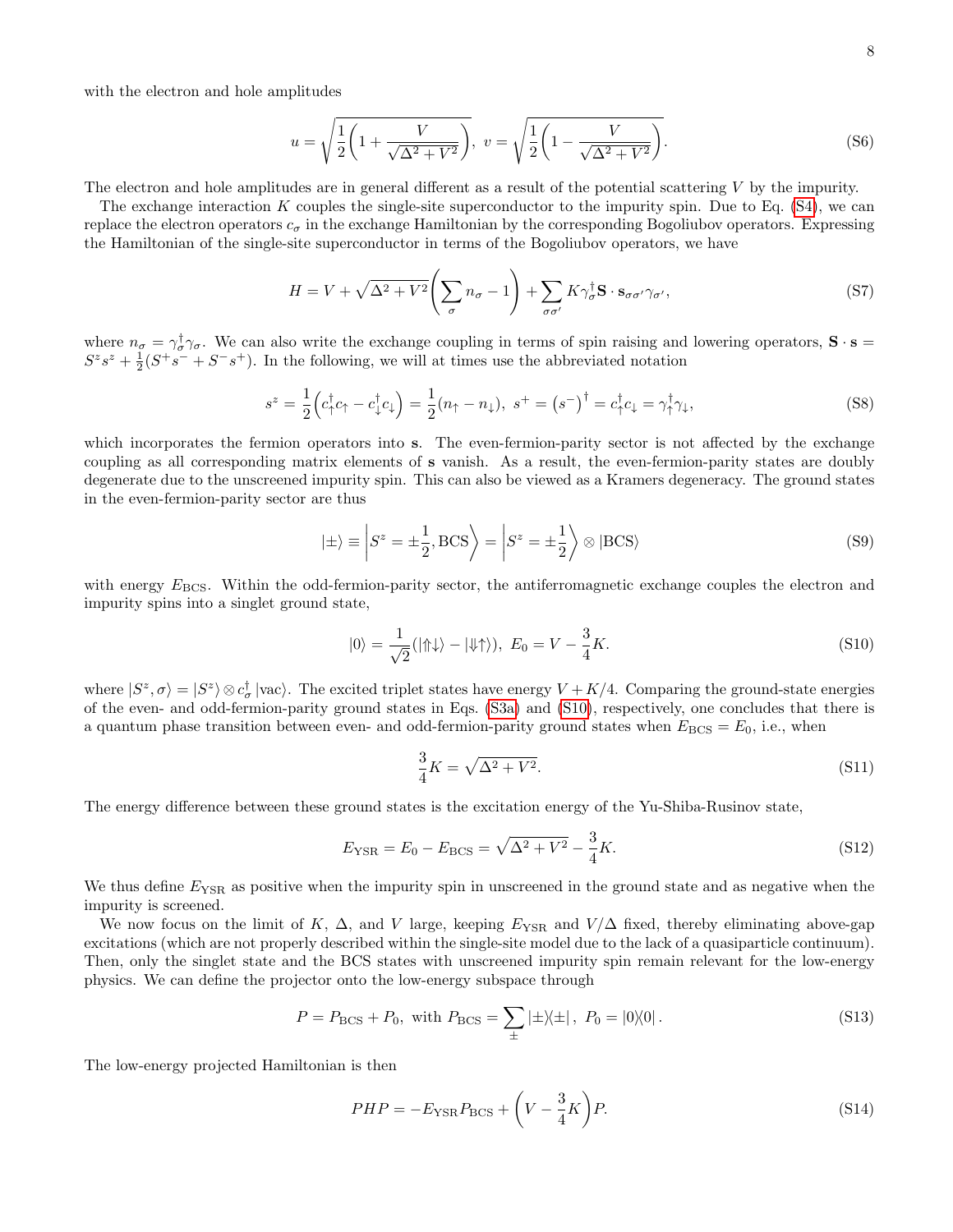We proceed by investigating the action of the projected Bogoliubov operators  $P\gamma_{\sigma}P$ ,  $P\gamma_{\sigma}^{\dagger}P$  as well as  $PS^{i}P$  on the low-energy subspace. We will find that they satisfy the same algebra as the  $t - J$  fermions (i.e., spinful electrons with the constraint that double occupancy is forbidden). Consider first the action of  $P\gamma_{\sigma}P$  on the singlet,

$$
P\gamma_{\downarrow}P\left|0\right\rangle = \frac{1}{\sqrt{2}}\left|+\right\rangle, \ P\gamma_{\uparrow}P\left|0\right\rangle = -\frac{1}{\sqrt{2}}\left|-\right\rangle. \tag{S15}
$$

Thus, the states  $|\pm\rangle$  are created from  $|0\rangle$  by application of  $P\gamma_{\downarrow}/\gamma P$  (up to normalization). Similarly, we have

$$
P\gamma_{\sigma}^{\dagger}P\left|\pm\right\rangle = \begin{cases} 0 \text{ if } \sigma = \pm\\ \frac{\bar{\sigma}}{\sqrt{2}}\left|0\right\rangle \text{ if } \sigma = \mp \end{cases}, \ P\gamma_{\sigma}^{\dagger}P\left|0\right\rangle = 0. \tag{S16}
$$

Thus,  $P\gamma_{\sigma}^{\dagger}P$  acts as annihilator for the excitations with  $\pm = \bar{\sigma}$ , while  $|0\rangle$  acts as the vacuum. Finally, consider the action of  $P\gamma_{\sigma}P$  on the already occupied  $|\pm\rangle$ ,

$$
P\gamma_{\sigma}P\left|\pm\right\rangle = 0.\tag{S17}
$$

Following these observations, for  $\sigma = \mp$  this corresponds to adding a second spin- $\sigma$  electron into the already occupied state, which should indeed give 0. However, the above also implies  $P\gamma_1 P\gamma_1 P |0\rangle = 0$ , which corresponds to forbidden double occupation. This motivates the definition of new quasi-fermionic creation operators

$$
\Gamma_{\sigma}^{\dagger} = \sigma \sqrt{2} P \gamma_{\bar{\sigma}} P,\tag{S18}
$$

which create the states  $|\pm = \sigma\rangle$  from  $|0\rangle$ . They satisfy

$$
\Gamma_{\sigma}^{\dagger} \Gamma_{\sigma}^{\dagger} = 0 = \Gamma_{\sigma} \Gamma_{\sigma}.
$$
\n<sup>(S19)</sup>

Due to the forbidden double occupation, these are not proper fermions. Their full anticommutation algebra on the low-energy subspace is given by

$$
\left\{\Gamma_{\uparrow},\Gamma_{\uparrow}^{\dagger}\right\} \begin{cases} |0\rangle \\ |+\rangle \\ |-\rangle \end{cases} = \begin{cases} |0\rangle \\ |+\rangle \\ 0 \end{cases}, \left\{\Gamma_{\downarrow},\Gamma_{\downarrow}^{\dagger}\right\} \begin{cases} |0\rangle \\ |+\rangle \\ |-\rangle \end{cases} = \begin{cases} |0\rangle \\ 0 \\ |-\rangle \end{cases}, \tag{S20a}
$$

$$
\left\{\Gamma_{\downarrow},\Gamma_{\uparrow}^{\dagger}\right\} \begin{cases} |0\rangle \\ |+\rangle \\ |-\rangle \end{cases} = \begin{cases} 0 \\ 0 \\ |+\rangle \\ |+\rangle \end{cases}, \left\{\Gamma_{\uparrow},\Gamma_{\downarrow}^{\dagger}\right\} \begin{cases} |0\rangle \\ |+\rangle \\ |-\rangle \end{cases} = \begin{cases} 0 \\ |-\rangle \\ 0 \end{cases}, \tag{S20b}
$$

while

$$
\left\{\Gamma_{\uparrow}^{\dagger},\Gamma_{\downarrow}^{\dagger}\right\}=0=\{\Gamma_{\uparrow},\Gamma_{\downarrow}\}.
$$
\n(S20c)

We now show explicitly that these operators satisfy the same algebra as the  $t - J$  fermions. To this end, consider a single site, infinite-U Hubbard model described by fermionic operators  $d_{\sigma}$ , with states  $|vac_{H}\rangle$ ,  $|\sigma_{H}\rangle = d_{\sigma}^{\dagger}|vac_{H}\rangle$ and the doubly occupied  $|\downarrow\uparrow_H\rangle = d^{\dagger}_{\downarrow} d^{\dagger}_{\uparrow} |\text{vac}_H\rangle$ , as well as the projector onto the empty and singly-occupied states,  $P_{\rm H} = 1 - |\downarrow \uparrow_{\rm H} \rangle \langle \downarrow \uparrow_{\rm H}|$ . Note that, for sake of simplicity, in the main text no distinction is made between the Hilbert space of the original model and that of the Hubbard model. As above we define the projected quasi-fermion operators as

$$
D_{\sigma} = P_{\rm H} d_{\sigma} P_{\rm H}.
$$
\n<sup>(S21)</sup>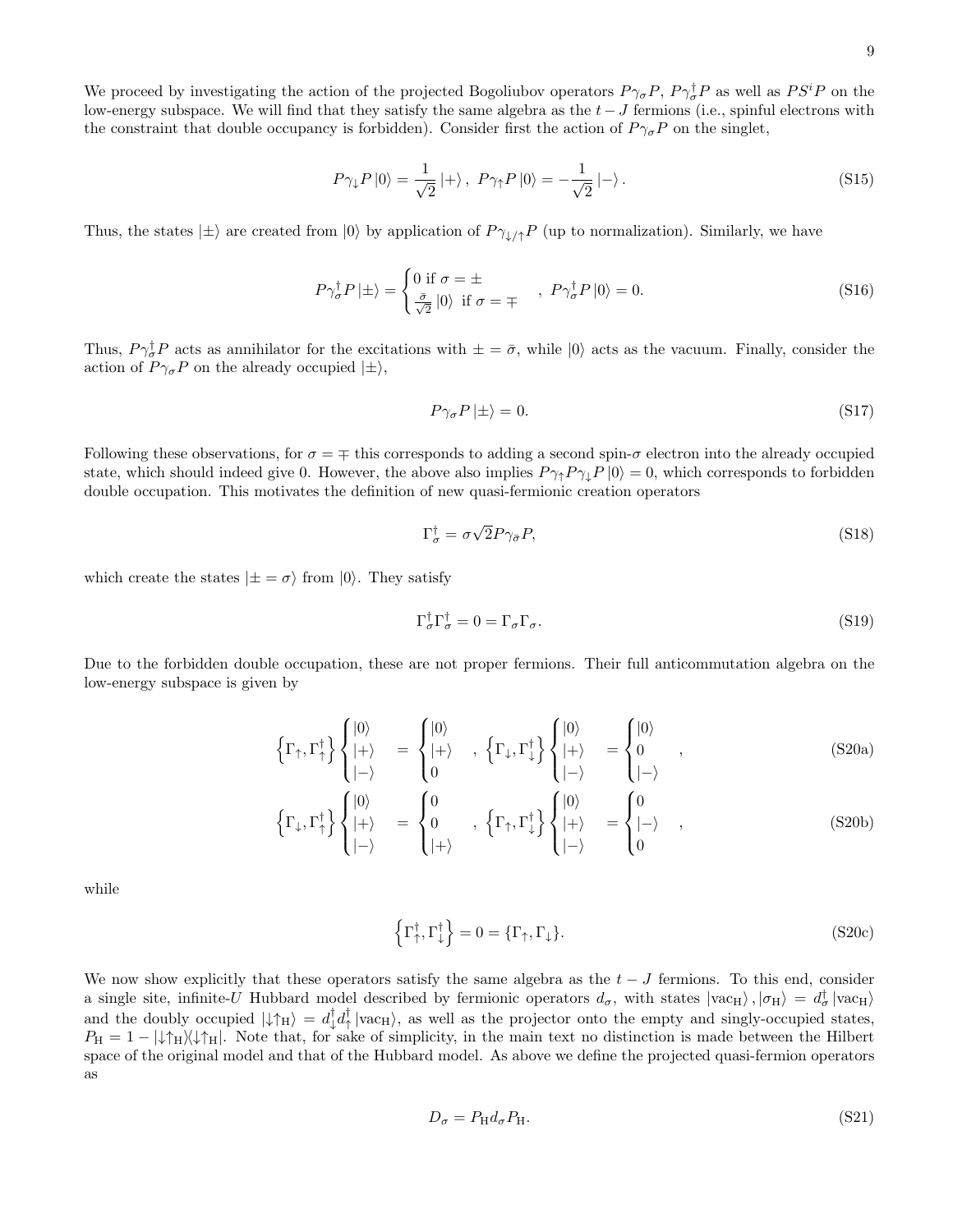It is straightforward to check the anticommutation relations. As above

$$
\left\{ D_{\uparrow}, D_{\uparrow}^{\dagger} \right\} \begin{cases} |\text{vac}_{H}\rangle \\ |\uparrow_{H}\rangle \\ |\downarrow_{H}\rangle \end{cases} = \begin{cases} |\text{vac}_{H}\rangle \\ |\uparrow_{H}\rangle \\ -P_{H}d_{\uparrow}P_{H} |\downarrow \uparrow_{H}\rangle = 0 \end{cases}, \qquad (S22a)
$$

$$
\left\{ D_{\downarrow}, D_{\downarrow}^{\dagger} \right\} \begin{cases} |\text{vac}_{H}\rangle \\ |\uparrow_{H}\rangle \\ |\downarrow_{H}\rangle \end{cases} = \begin{cases} |\text{vac}_{H}\rangle \\ P_{H}d_{\downarrow}P_{H} |\downarrow \uparrow_{H}\rangle = 0 \\ |\downarrow_{H}\rangle \end{cases}, \tag{S22b}
$$

$$
\left\{ D_{\downarrow}, D_{\uparrow}^{\dagger} \right\} \begin{cases} |\text{vac}_{H}\rangle \\ |\uparrow_{H}\rangle \\ |\downarrow_{H}\rangle \end{cases} = \begin{cases} 0 \\ 0 \\ -P_{H}D_{\downarrow}d_{H}|\downarrow\uparrow_{H}\rangle + |\uparrow_{H}\rangle = |\uparrow_{H}\rangle \end{cases}, \tag{S22c}
$$

$$
\left\{ D_{\uparrow}, D_{\downarrow}^{\dagger} \right\} \begin{cases} |\text{vac}_{H}\rangle \\ |\uparrow_{H}\rangle \\ |\downarrow_{H}\rangle \end{cases} = \left\{ \begin{aligned} & 0 \\ & P_{\text{H}}d_{\uparrow}P_{\text{H}} \left| \downarrow \uparrow_{H}\right\rangle + \left| \downarrow_{H}\right\rangle = |\downarrow_{H}\rangle \\ & 0 \end{aligned} \right.\tag{S22d}
$$

and

$$
\left\{D_{\uparrow}^{\dagger}, D_{\downarrow}^{\dagger}\right\} = 0 = \{D_{\uparrow}, D_{\downarrow}\}.
$$
\n(S22e)

Thus, the low-energy projected superconductor may be described using the infinite- $U$  Hubbard model instead, with  $\gamma_{\sigma} \sim -\sigma d_{\bar{\sigma}}^{\dagger}/\sqrt{2}$ . As mentioned above, we introduce the ∼-symbol to mean equivalence at the level of the low-energy projected theory. The corresponding Hamiltonian is

$$
H_{\rm H} = -E_{\rm YSR} \sum_{\sigma} d_{\sigma}^{\dagger} d_{\sigma} + V - \frac{3}{4} K + U d_{\uparrow}^{\dagger} d_{\uparrow} d_{\downarrow}^{\dagger} d_{\downarrow}, \ U \to \infty.
$$
 (S23)

The merits of this identification will become clear when considering chains in the next section.

We have not yet discussed the low-energy projected spin operators  $PS<sup>i</sup>P$ . They act like the spin operators associated with the d fermions,

$$
S^z \sim \frac{1}{2} \sum_{\sigma} \sigma d_{\sigma}^{\dagger} d_{\sigma}, \ S^+ \sim d_{\uparrow}^{\dagger} d_{\downarrow}, \ S^- \sim d_{\downarrow}^{\dagger} d_{\uparrow}. \tag{S24}
$$

To see this, we explicitly consider their action on the low-energy states,

$$
PS^z P |0\rangle \propto P(|\Uparrow\downarrow\rangle + |\Downarrow\uparrow\rangle) = 0, \ PS^z P |\pm\rangle = \pm \frac{1}{2} |\pm\rangle, \tag{S25a}
$$

$$
PS^{+}P|0\rangle \propto P|\Uparrow\uparrow\rangle = 0, \ PS^{\pm}P|\pm\rangle = 0, \ PS^{\mp}P|\pm\rangle = |\mp\rangle. \tag{S25b}
$$

# <span id="page-9-0"></span>B. Spin- $\frac{1}{2}$  chain

We now generalize to a chain of spin- $\frac{1}{2}$  impurities with isotropic exchange K and general RKKY interaction J (possibly including Dzyaloshinskii-Moriya interactions),

$$
H = \sum_{j} \left[ \Delta \left( c_{j,\uparrow}^{\dagger} c_{j,\downarrow}^{\dagger} + \text{h.c.} \right) + \sum_{\sigma\sigma'} c_{j,\sigma}^{\dagger} (V\delta_{\sigma\sigma'} + K\mathbf{S}_{j} \cdot \mathbf{s}_{\sigma\sigma'}) c_{j,\sigma'} - t \sum_{\sigma} \left( c_{j,\sigma}^{\dagger} c_{j+1,\sigma} + \text{h.c.} \right) + \mathbf{S}_{j} \cdot J \cdot \mathbf{S}_{j+1} \right]. \tag{S26}
$$

Note that there is no single-ion anisotropy for spin- $\frac{1}{2}$  impurities.

We want to project this Hamiltonian to the low-energy subspace introduced in the previous section. As a first step, we rewrite the tunneling Hamiltonian in terms of Bogoliubov operators,

$$
H_t = \sum_j \left[ -\frac{t}{2} \left( u^2 - v^2 \right) \sum_{\sigma} \left( \gamma_{j,\sigma}^{\dagger} \gamma_{j+1,\sigma} + \text{h.c.} \right) + tuv \left( \gamma_{j,\uparrow}^{\dagger} \gamma_{j+1,\downarrow}^{\dagger} - \gamma_{j,\downarrow}^{\dagger} \gamma_{j+1,\uparrow}^{\dagger} + \text{h.c.} \right) \right],\tag{S27}
$$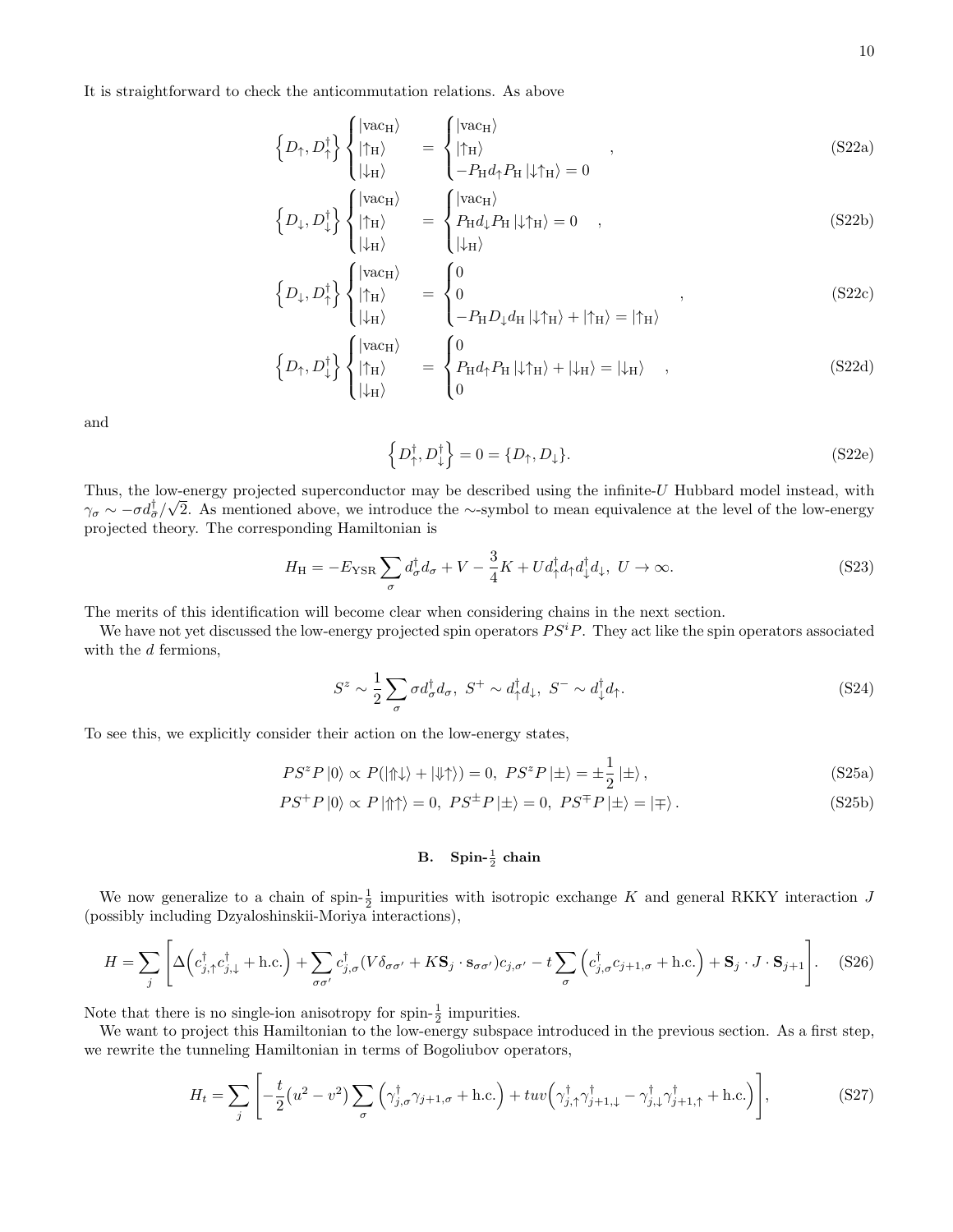and define the effective hopping and pairing amplitudes

$$
\tilde{t} = \frac{t}{2}(u^2 - v^2) = \frac{tV}{2\sqrt{\Delta^2 + V^2}}, \ \tilde{\Delta} = tuv = \frac{t\Delta}{2\sqrt{\Delta^2 + V^2}}.
$$
\n(S28)

Next, we apply the projection

$$
\mathcal{P} = \prod_{j} P_j,\tag{S29}
$$

where  $P_j$  are the local projectors defined by Eq. [\(S13\)](#page-7-1). We obtain

$$
\mathcal{P}H\mathcal{P} = \mathcal{P}\sum_{j} \left[ -E_{\text{YSR}}P_{j,\text{BCS}} + \left(V - \frac{3}{4}K\right)P_{j} - \tilde{t}\sum_{\sigma} \left(\Gamma_{j,\sigma}\Gamma_{j+1,\sigma}^{\dagger} + \text{h.c.}\right) \right. \\
\left. + \tilde{\Delta}(-\Gamma_{j,\downarrow}\Gamma_{j+1,\uparrow} + \Gamma_{j,\uparrow}\Gamma_{j+1,\downarrow} + \text{h.c.}) + P_{j}\mathbf{S}_{j}P_{j} \cdot J \cdot P_{j+1}\mathbf{S}_{j+1}P_{j+1} \right] \mathcal{P},\tag{S30}
$$

in terms of the projected operators  $\Gamma_{j,\sigma} = \sigma$ √  $\bar{2}P_j\gamma_{j,\bar{\sigma}}^{\dagger}P_j$ . As in the single-site case discussed in the previous section, the  $\Gamma_{j,\sigma}$  have the same anticommutation algebra as  $t-J$  fermions. The on-site algebra follows from the previous section. Furthermore, it is clear that  $\{\Gamma_{j,\sigma},\Gamma_{j',\sigma'}\}\propto P_jP_{j'}\{\gamma_{j,\bar{\sigma}}^{\dagger},\gamma_{j',\bar{\sigma}'}^{\dagger}\}P_j'P_j=0$  for  $j\neq j'$  since  $[P_j,P_{j'}]=0$  and similarly for the anticommutator of creation and annihilation operators.

There is one more issue to account for to make the mapping exact. The new vacuum is a product of local singlet states, and therefore has odd local fermion parities. Similarly, the single-occupied sites actually have even local fermion parity. Thus, acting with  $\Gamma_j^{\dagger}$  on a basis state, there is an overall minus sign equal to the parity of the number of singlets on sites  $i < j$ , i.e. of the number of "unoccupied" rather than "occupied" states. To make this precise, consider the action of  $\Gamma_{i,\sigma}$  on the product basis derived from  $|0\rangle$  and  $|S_z, BCS\rangle$ . We write

$$
|\mathbf{y}\rangle \equiv |y_1\rangle \otimes \dots \otimes |y_N\rangle \tag{S31}
$$

in terms of  $y_j \in \{-,0,+\}.$  Then, we have

$$
\Gamma_{j,\sigma} | \mathbf{y} \rangle = (-1)^{\sum_{i < n} (1 + \sum_{\sigma'} n_{i,\sigma'})} |y_1 \rangle \otimes \dots \otimes \Gamma_{j,\sigma} | y_j \rangle \otimes \dots \otimes | y_N \rangle. \tag{S32}
$$

Similarly, for the infinite- $U$  Hubbard model

$$
D_{j,\sigma} |\mathbf{x}\rangle = (-1)^{\sum_{i \le n,\sigma'} n_{i,\sigma'}}
$$
  

$$
|x_1\rangle \otimes \dots \otimes D_{j,\sigma} |x_j\rangle \otimes \dots \otimes |x_N\rangle ,
$$
 (S33)

where  $x_j \in \{\text{vac}_H, \uparrow_H, \downarrow_H, \downarrow \uparrow_H\}$  and  $n_{j,\sigma} = d_{j,\sigma}^{\dagger} d_{j,\sigma}$ . Hence, there is an additional factor of  $(-1)^{n-1}$  that needs to be taken into account. With this, the equivalence Eq. [\(S1\)](#page-6-3) has been established.

Finally, we need to express the spin operators as well as the single-site projector  $P_{j,BCS}$  in terms of the d operators. As shown in the previous section, the spins are now simply the spins in the Hubbard model and hence we have

$$
S_j^z \sim \frac{1}{2} \left( d_{j,\uparrow}^\dagger d_{j,\uparrow} - d_{j\downarrow}^\dagger d_{j\downarrow} \right) \equiv S_j^z, \ S_j^+ \sim d_{j,\uparrow}^\dagger d_{j,\downarrow} \equiv S_j^+, \ S_j^- \sim d_{j,\downarrow}^\dagger d_{j,\uparrow} \equiv S_j^-, \tag{S34a}
$$

$$
P_{j,\text{BCS}} \sim \sum_{\sigma} d_{j,\sigma}^{\dagger} d_{j,\sigma} \equiv \sum_{\sigma} n_{j,\sigma}.
$$
 (S34b)

With this we can write the effective model,

$$
H_{tJ} = N\left(V - \frac{3}{4}K\right) + \sum_{j} \left\{-E_{\text{YSR}} \sum_{\sigma} n_{j,\sigma} + Un_{j,\uparrow}n_{j,\downarrow} + \mathbf{S}_{j} \cdot J \cdot \mathbf{S}_{j+1} - \tilde{t} \sum_{\sigma} \left(d_{j,\sigma}^{\dagger} d_{j+1,\sigma} + \text{h.c.}\right) - \tilde{\Delta}\left(d_{j,\uparrow}^{\dagger} d_{j+1,\downarrow}^{\dagger} - d_{j,\downarrow}^{\dagger} d_{j+1,\uparrow}^{\dagger} + \text{h.c.}\right)\right\},
$$
(S35)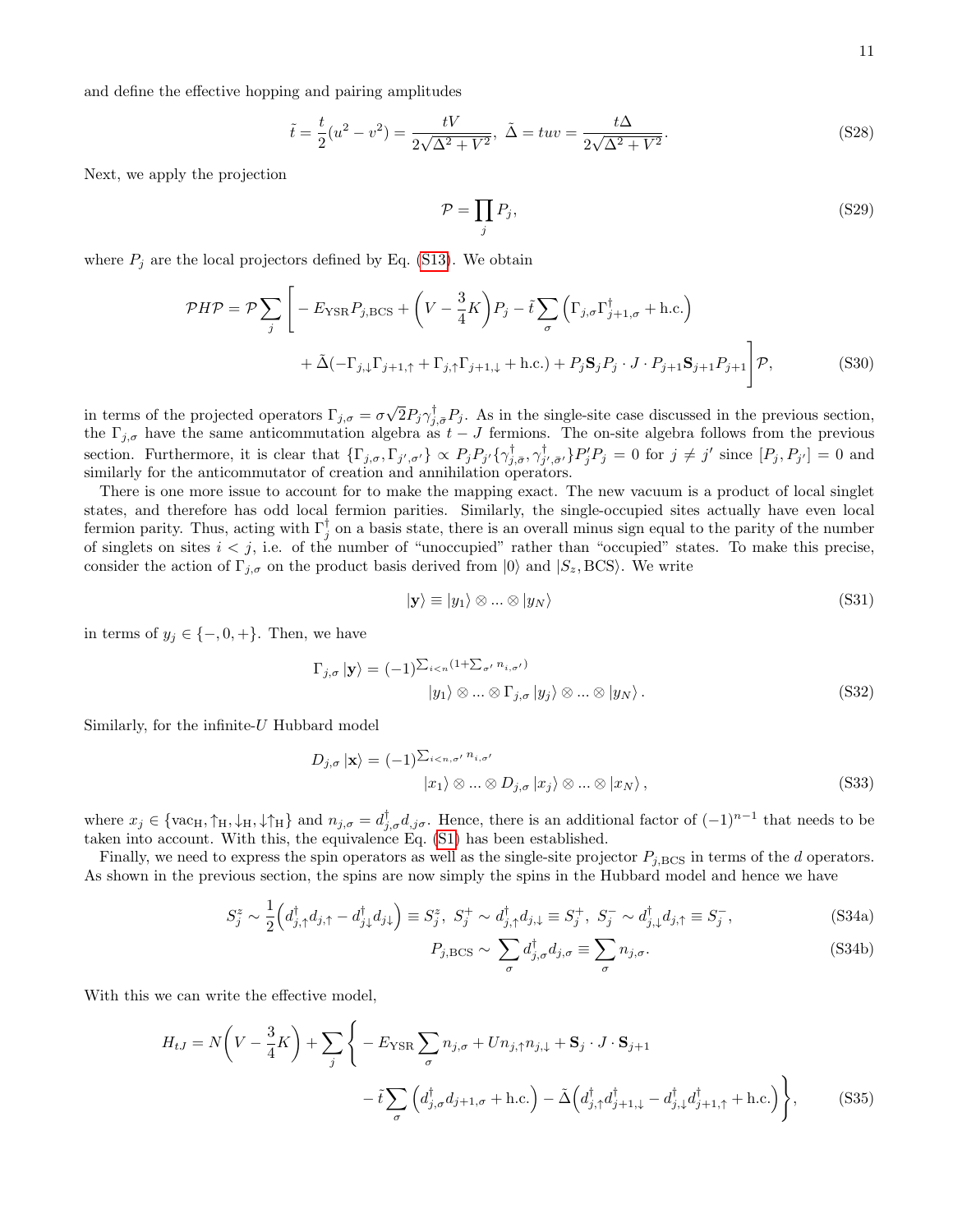<span id="page-11-2"></span>12

where  $U \to \infty$ . This is similar to a  $t-J$  model (no double occupation, nearest-neighbor spin interaction), but explicitly includes a pairing term. Furthermore, the spin interaction is not necessarily small and may be ferromagnetic. We hence refer to this model as an extended  $t - J$  model. Periodic boundary conditions in the original model translate to periodic boundary conditions in the extended  $t-J$  model for N even, and to antiperiodic boundary conditions for N odd (for both hopping and pairing terms). This is due to the factor of  $(-1)^{1}(-1)^{N}$  arising from products of  $\gamma_{N}$ and  $\gamma_1$  and conjugates and corresponds to a  $\pi$  flux threading the infinite-U Hubbard ring for odd-N chains.

# <span id="page-11-0"></span>C. Spin-orbit coupling in the effective  $t - J$  model

We derive the terms in the extended  $t - J$  model, when spin-orbit coupling is added to the original model in Eq.  $(1)$ . We assume that the spin chain is aligned along the x-direction with the normal to the surface pointing along the z-direction. Then, the Rashba spin-orbit term is

$$
H_{\text{SOC}} = -it\alpha \sum_{j} \left( c_j^{\dagger} \sigma_y c_{j+1} - \text{h.c.} \right). \tag{S36}
$$

Expressing this in terms of the local Bogoliubov operators given in Eq. [\(S5\)](#page-6-4) and performing the replacement Eq. [\(S1\)](#page-6-3), we obtain

$$
H_{\text{SOC},tJ} = \alpha \sum_{j} \left[ -i\tilde{t} \left( d_j^{\dagger} \sigma_y d_{j+1} - \text{h.c.} \right) + \tilde{\Delta} \left( d_j^{\dagger} \sigma_0 d_{j+1}^{\dagger} + \text{h.c.} \right) \right]. \tag{S37}
$$

Thus, spin-orbit-coupling induces p-wave pairing in the extended  $t-J$  model. Note that in the absence of spin order, this does not suffice to open a topological gap. To see this, consider the sum of the hybridization and spin-orbit terms. This may be written as

$$
H_{t,tJ} + H_{\text{SOC},tJ} = \sum_{j} \left( -d_j^{\dagger} T_{\text{H}} d_{j+1} + d_j^{\dagger} \Delta_{\text{H}} d_{j+1}^{\dagger} + \text{h.c.} \right), \tag{S38}
$$

with  $T = \tilde{t}(1 + i\alpha\sigma_{\eta})$  and  $\Delta_H = \tilde{\Delta}(1 + i\alpha\sigma_{\eta})(i\sigma_{\eta})$ . The tunneling and pairing matrices are phase-locked and no gap opens in the absence of the spin interactions.

## <span id="page-11-1"></span>D. Spectral function

Tunneling spectroscopy probes the local single-particle spectral function

$$
A_{j,\sigma,a}(E) = \sum_{\lambda} \left| \langle \lambda | \psi_{j,\sigma,a}^{\dagger} | \text{g.s.} \rangle \right|^2 \delta(E - E_{\lambda} + E_0), \tag{S39}
$$

where we define  $\psi_{j,\sigma,a} = (c_{j,\sigma}, c_{j,\bar{\sigma}}^{\dagger})_a$  to treat tunneling in and out (or: tunneling of electron and hole) on the same footing  $(a = 1 \equiv \text{``in''}, \text{ and } a = 2 \equiv \text{``out''}).$  Expressing  $\psi_{j,\sigma}$  in terms of local Bogoliubov operators and using the mapping to the extended  $t - J$  model, we have

$$
\psi_{j,\sigma} = \begin{pmatrix} u \\ \sigma v \end{pmatrix} \gamma_{j,\sigma} + \begin{pmatrix} -\sigma v \\ u \end{pmatrix} \gamma_{j,\bar{\sigma}}^{\dagger} \sim \frac{(-1)^j}{\sqrt{2}} \left[ \begin{pmatrix} \sigma u \\ v \end{pmatrix} d_{j,\bar{\sigma}}^{\dagger} + \begin{pmatrix} v \\ -\sigma u \end{pmatrix} d_{j,\sigma} \right].
$$
 (S40)

Hence, up to a global sign, tunneling in of  $\sigma$ -electron and tunneling out of  $\bar{\sigma}$ -electron differ by  $u \to \sigma v, v \to -\sigma u$ . With this, the spectral function can be expanded as

$$
A_{j,\sigma}(E) = \frac{1}{2} \sum_{\lambda} \left\{ \left| \langle \lambda | \gamma_{j,\sigma}^{\dagger} | \text{g.s.} \rangle \right|^2 \binom{u^2}{v^2} + \left| \langle \lambda | \gamma_{j,\bar{\sigma}} | \text{g.s.} \rangle \right|^2 \binom{v^2}{u^2} \right\} \tag{S41}
$$

+ 2uv Re 
$$
\left[ \langle \lambda | \gamma_{j,\sigma}^{\dagger} | g.s. \rangle \langle g.s. | \gamma_{j,\bar{\sigma}}^{\dagger} | \lambda \rangle \right] \begin{pmatrix} -\sigma \\ \sigma \end{pmatrix} \right\} \delta(E - E_{\lambda} + E_{0}),
$$
 (S42)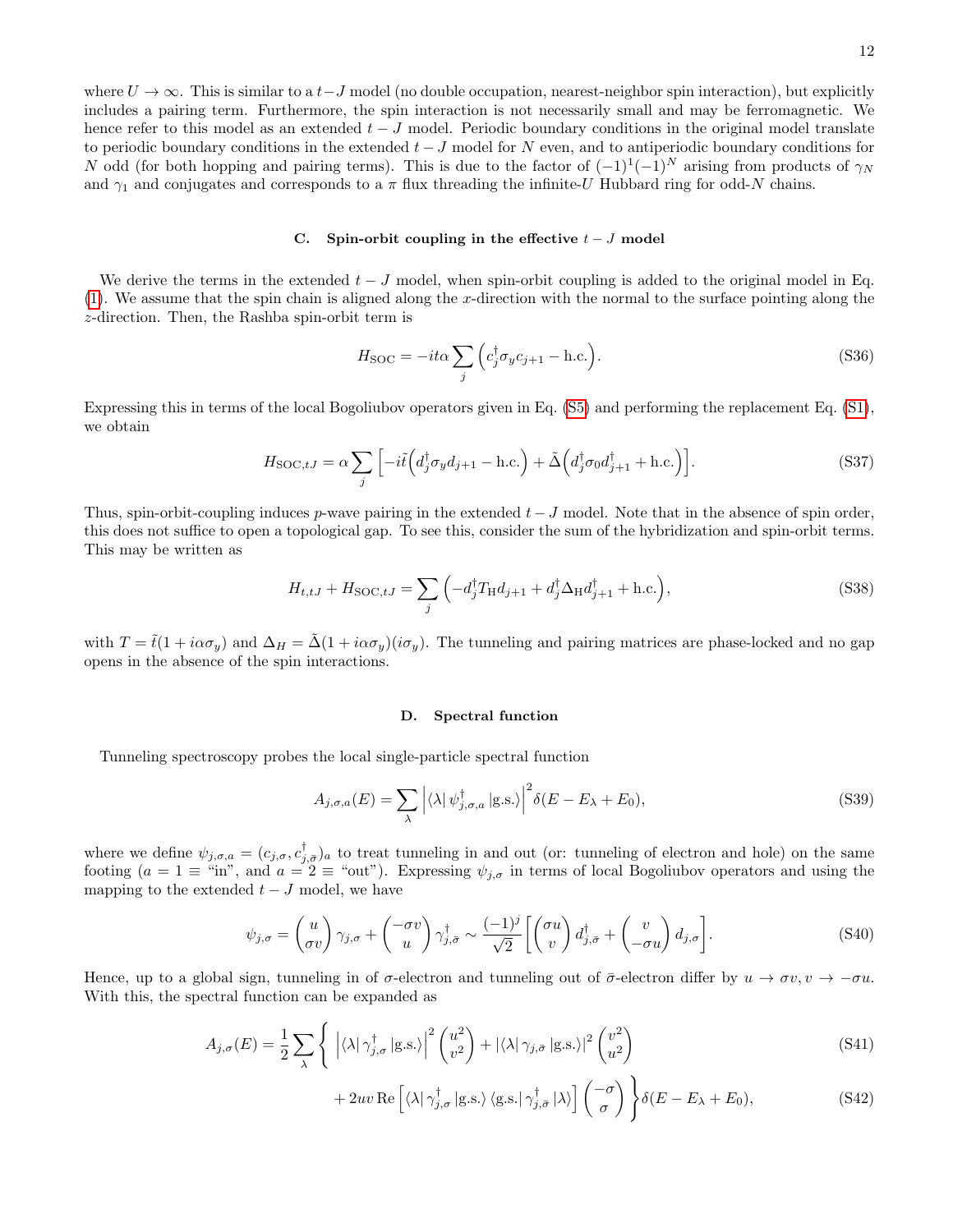or in terms of the extended  $t-J$  model

$$
A_{j,\sigma}(E) = \frac{1}{2} \sum_{\lambda} \left\{ \left| \langle \lambda | d_{j,\sigma}^{\dagger} | \text{g.s.} \rangle \right|^2 \binom{v^2}{u^2} + |\langle \lambda | d_{j,\bar{\sigma}} | \text{g.s.} \rangle|^2 \binom{u^2}{v^2} \right\} \tag{S43}
$$

+ 2uv Re 
$$
\left[ \langle \lambda | d_{j,\sigma}^{\dagger} | \text{g.s.} \rangle \langle \text{g.s.} | d_{j,\bar{\sigma}}^{\dagger} | \lambda \rangle \right] \begin{pmatrix} \sigma \\ -\sigma \end{pmatrix} \right\} \delta(E - E_{\lambda} + E_{0}).
$$
 (S44)

The states are now to be considered as eigenstates of the extended  $t-J$  Hamiltonian  $H_{\text{eff}}$ . The first and second terms correspond to the electron and hole spectral functions of the extended  $t-J$  model, the last corresponds to the spectral function associated with the anomalous Green function. In the main text, we specify to tunneling in of a spin-up electron. In the case of spin-ordered degenerate ground states (XXZ ferromagnets), we accordingly consider tunneling into the spin-down polarized ground state. To obtain the tunneling spectra in Fig. [1](#page-2-0) (Fig. [2\)](#page-3-0), we calculate the matrix elements using the exact-diagonalization wave functions and approximate the  $\delta$ -function as a Gaussian peak with width  $\kappa = 0.014t$  ( $\kappa = 0.0036t$ ). Finally, note that the spectra are normalized with respect to their individual maximal values  $A_{\text{max}} = \max_{E,j} A_{j,\uparrow,\text{in}}(E)$ . Thus, the magnitude should not be compared between different plots.

### II. MEAN-FIELD THEORY OF THE METALLIC FERROMAGNET AND TOPOLOGICAL SUPERCONDUCTIVITY

Topological superconductivity appears in the model of Eq. [\(1\)](#page-0-0) in the parameter region of the metallic ferromagnet, c.f. main text and Fig. [1](#page-2-0) (b). When amending the model by spin-orbit coupling, a p-wave gap can open in this region. As shown in Sec. IC, spin-orbit coupling at the level of the model Eq.  $(1)$  introduces a p-wave-pairing term into the extended  $t - J$  model, which does not open a gap in the absence of some form of spin order. According to the Mermin-Wagner theorem, there cannot be spin order for isotropic interactions [\[44\]](#page-4-28). Hence, we explicitly break the spin rotation symmetries by considering XXZ coupling  $J = diag(J_{\perp}, J_{\perp}, J_z)$ . Moreover, the spin-orbit coupling, Eq.  $(S36)$ , breaks the SU(2) spin rotation symmetry down to a U(1) symmetry corresponding to rotations about the  $y$ -axis). In the numerics, we specified to the extreme case of an Ising interaction for simplicity, but the arguments below only require  $J_z > J_{\perp}$ . Figure [S1\(](#page-2-0)a) shows that the qualitative features of the phase diagram for Heisenberg interactions are robust against breaking the spin rotation symmetry. In particular, the ferromagnetic metal phase is maintained. With spin-orbit coupling, see Fig. [S1\(](#page-2-0)b), this phase becomes a topological superconductor as we will discuss in more detail below (see also Fig. [2](#page-3-0) in the main text).

### A. Metallic ferromagnet

The metallic ferromagnet can be accurately described within a simple Hartree-Fock approach. We specify to ferromagnetic XXZ coupling (with  $J_z \geq J_{\perp}$ ) and focus on states with maximal spin projection. As double occupation is forbidden, we use a spin-polarized Fermi sea as a variational Hartree-Fock ground state,

<span id="page-12-0"></span>
$$
|\text{FS}, \uparrow\rangle = \prod_{|k| < k_F} d_{k,\uparrow}^\dagger \, |\text{vac}\rangle \,,\tag{S45}
$$

in terms of  $d_{j,\sigma} = \frac{1}{\sqrt{j}}$  $\frac{1}{N}\sum_{k}d_{k,\sigma}e^{ikj}$  with  $k=\frac{2\pi n}{N}\in[-\pi,\pi]$  and  $n\in\mathbb{Z}$  (periodic boundary conditions). The Fermi momentum  $k_F$  can be viewed as a variational parameter and the number of holes (screened sites) is given by

$$
n_{\text{holes}} = N - \sum_{|k| < k_F} \langle \text{FS}, \uparrow | d_{k,\uparrow}^{\dagger} d_{k,\uparrow} | \text{FS}, \uparrow \rangle = N \left( 1 - \frac{k_F}{\pi} \right). \tag{S46}
$$

Here, the last term on the right hand side takes the thermodynamic limit  $N \to \infty$ . As the singlet pairing  $\Delta$  does not contribute, the Hamiltonian in Eq. (2) implies that this state has energy

$$
E_{\rm FS}(k_F) = \langle \text{FS}, \uparrow \rangle H \, |\text{FS}, \uparrow \rangle = \sum_{|k| < k_F} (-E_{\rm YSR} - 2\tilde{t}\cos k) + \langle \text{FS}, \uparrow \rangle \sum_j \mathbf{S}_j \cdot J \cdot \mathbf{S}_{j+1} \, |\text{FS}, \uparrow \rangle \,. \tag{S47}
$$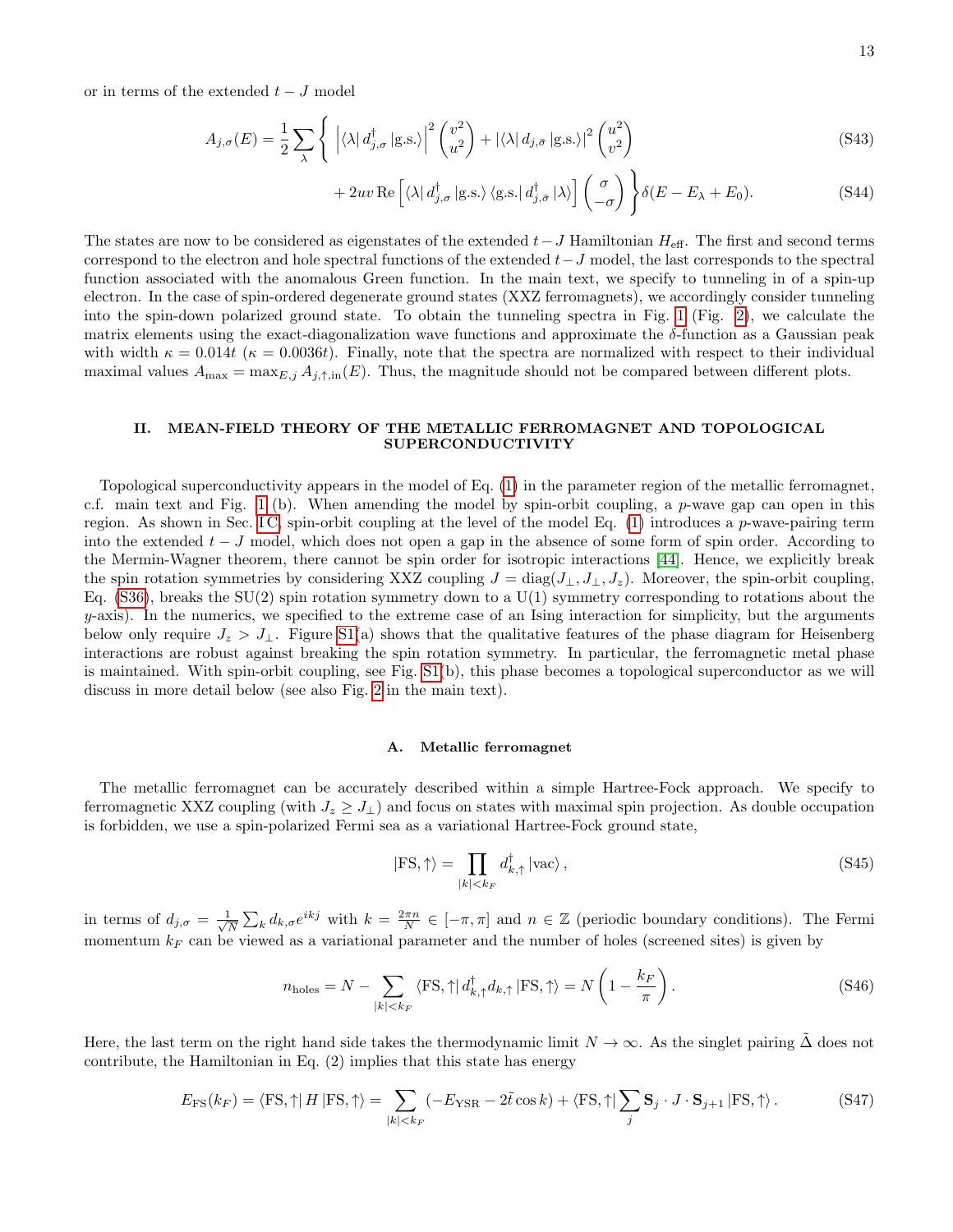

Figure S1. Exact-diagonalization results for  $N = 10$  chains with Ising RKKY coupling  $[J = diag(0, 0, J_z)]$  and periodic boundary conditions, (a) without and (b) with spin-orbit coupling. In (a), the white lines delineate regions of maximum (minimum)  $S_{\text{tot}}^z$ . In (b),  $S_{\text{tot}}^z$  is no longer a good quantum number due to spin-orbit coupling. Here, the white lines delineate regions for which  $S_{\text{tot}}^z$  is within 0.2 of its extremal values 0 and 5. For both (a) and (b), the rough features of the phase diagram are qualitatively similar to the phase diagram for isotropic RKKY interactions shown in the main text in Fig. [1\(](#page-2-0)b). On the ferromagnetic side  $J_z < 0$ , (a) exhibits the metallic ferromagnet (enclosed by the white lines). Across this region, the spin is reduced from its maximal value until the phase boundary to the singlet superconductor is reached (inset). The most striking difference in (b) is the breaking of particle number conservation in the ferromagnetic phases (spin-chain phase and metallic ferromagnet), which reflects the triplet contribution to the pairing. The light blue cut corresponds to the parameter range shown in Figs. [2](#page-3-0) (a) and (b) of the main text. Parameters:  $V = 2\Delta$ ,  $B_z = -10^{-3}t$ , (b)  $\alpha = 0.25$ .

Only the longitudinal exchange coupling  $J_z$  contributes to the RKKY interaction and we obtain (for  $N \to \infty$ )

$$
\langle \text{FS}, \uparrow \mid \sum_{j} \mathbf{S}_{j} \cdot J \cdot \mathbf{S}_{j+1} \mid \text{FS}, \uparrow \rangle = \frac{NJ_{z}}{4\pi^{2}} (k_{F}^{2} - \sin^{2} k_{F}). \tag{S48}
$$

Altogether, we find the energy

$$
\frac{E_{\rm FS}(k_F)}{N} = -\frac{k_F}{\pi} E_{\rm YSR} - 2\tilde{t} \sin k_F + \frac{J_z}{4\pi^2} (k_F^2 - \sin^2 k_F) \n= \int_{-k_F}^{k_F} \frac{dk}{2\pi} \hat{\xi}(k) - \frac{J_z}{4\pi^2} (k_F^2 - \sin^2 k_F),
$$
\n(S49)

where we defined the mean-field dispersion

$$
\hat{\xi}(k) = -E_{\text{YSR}} - 2\tilde{t}\cos k + J_z \left(\frac{k_F}{2\pi} - \frac{\sin k_F}{2\pi}\cos k\right).
$$
\n(S50)

Minimizing the energy with respect to  $k_F$ , we find an implicit expression for  $k_F$  and hence the number of holes as a function of the YSR energy  $E_{\text{YSR}}$  and RKKY interaction  $J_z$ ,

<span id="page-13-0"></span>
$$
0 = \hat{\xi}(k_F). \tag{S51}
$$

In particular, this expression with  $k_F = \pi$  implies that the transition between the Heisenberg spin chain ( $n_{\text{holes}} = 0$ ) and the metallic ferromagnet occurs for

$$
E_{\text{YSR}} = 2\tilde{t} + \frac{J_z}{2}.\tag{S52}
$$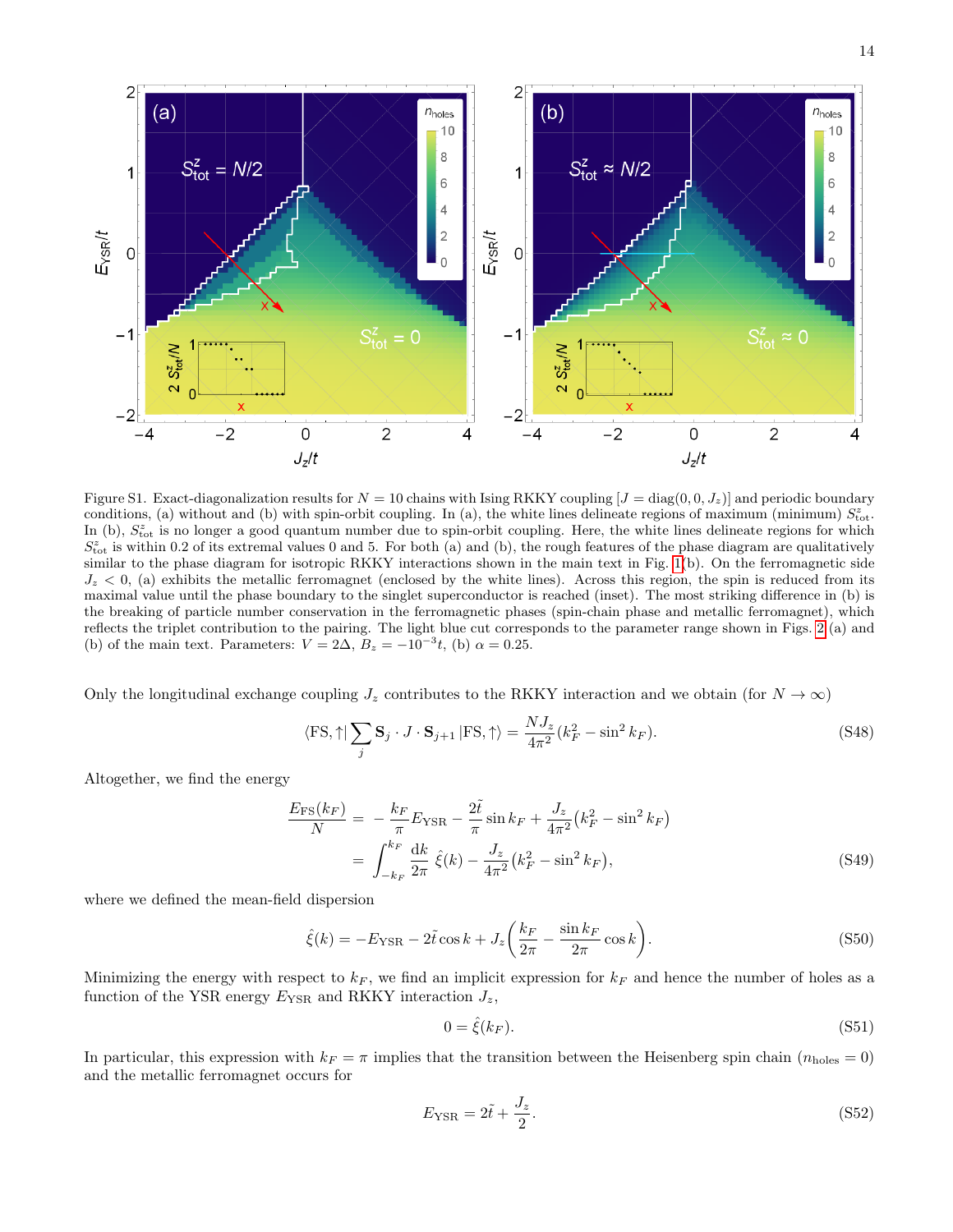

Figure S2. Exact-diagonalization data for the deviation from full spin polarization  $N - n_{\text{holes}} - 2|S_{\text{tot}}^z|$  in a spin-orbit-coupled chain with  $N = 12$  sites, with Ising RKKY interactions and open boundary conditions. Blue and cyan markers correspond to two lowest-energy even-parity states (circle, square; labeled by e,0/1), orange and red markers correspond to two lowest-energy odd-parity states (diamond, triangle; labeled by  $0.0/1$ ). These four states make up the ground-state manifold in Fig. [2\(](#page-3-0)a). The system is approximately spin polarized (deviation from full spin polarization  $\simeq 0$ ) for sufficiently large  $J_z$  and sufficiently small  $\alpha$ . The latter requirement is due to the tendency of spin-orbit coupling to suppress the spin polarization of the metallic ferromagnet. This delineates the parameter range, for which the spin polarized variational theory developed in this section is adequate. Parameters:  $E_{\text{YSR}} = 0$ , (a)  $\alpha = 0.25$ , (b)  $J_z = -1.25t$ . As in Fig. [2,](#page-3-0) a small magnetic field  $B_z = 10^{-3}t$  along the z-direction was added for numerical reasons.

This expression can also be understood by noting that the first hole enters at the top of the band at energy  $2\tilde{t}$  and breaks two ferromagnetic bonds. Similarly, we find a transition to a fully screened chain ( $k_F = 0$ ) at

$$
E_{\rm YSR} = -2\tilde{t} \tag{S53}
$$

for negligible pairing  $\Delta$ . Nonzero pairing preempts the transition from the metallic ferromagnet into the fully screened chain by the formation of a singlet superconducting phase at a finite density of d fermions. This is not captured by the ansatz Eq. [\(S45\)](#page-12-0).

### B. Topological superconductivity

The metallic ferromagnet serves as a parent state for topological superconductivity, which can develop in the presence of spin-orbit coupling. We choose Rashba spin-orbit coupling as defined in Eq. [\(S36\)](#page-11-2). To obtain an approximate theory for the topological superconducting phase, we start from the spin-polarized metallic state introduced in the previous section (with  $k_F$  determined by  $\hat{\xi}(k_F) = 0$ ) and add p-wave pairing  $\Delta_p$ . We will discuss the precise form of  $\Delta_{p}$  below. This assumes that the ground state remains approximately spin polarized in the presence of weak spin-orbit coupling. This is a good approximation for  $J_z \lesssim -1$  and  $\alpha \lesssim 0.4$  as can be inferred from Fig. [S2.](#page-3-0) The ground-state energy density is

$$
\frac{E_{\rm TSC}}{N} = \frac{1}{2} \int_{-\pi}^{\pi} \frac{dk}{2\pi} \left[ \hat{\xi}(k; k_F) - \sqrt{\hat{\xi}^2(k; k_F) + \Delta_p^2(k; k_F)} \right] - \frac{J_z}{4\pi^2} (k_F^2 - \sin^2 k_F). \tag{S54}
$$

and the total spin along the z-direction is

$$
S_{\text{tot}}^{z} = \frac{N}{4} \left[ 1 - \int_{-\pi}^{\pi} \frac{\mathrm{d}k}{2\pi} \frac{\hat{\xi}(k; k_{F})}{\sqrt{\hat{\xi}^{2}(k; k_{F}) + \Delta_{\text{p}}^{2}(k; k_{F})}} \right].
$$
 (S55)

The excitation gap is given by

<span id="page-14-1"></span><span id="page-14-0"></span>
$$
E_{\rm gap} = \min_{k} \sqrt{\hat{\xi}^2(k; k_F) + \Delta_{\rm p}^2(k; k_F)}.
$$
 (S56)